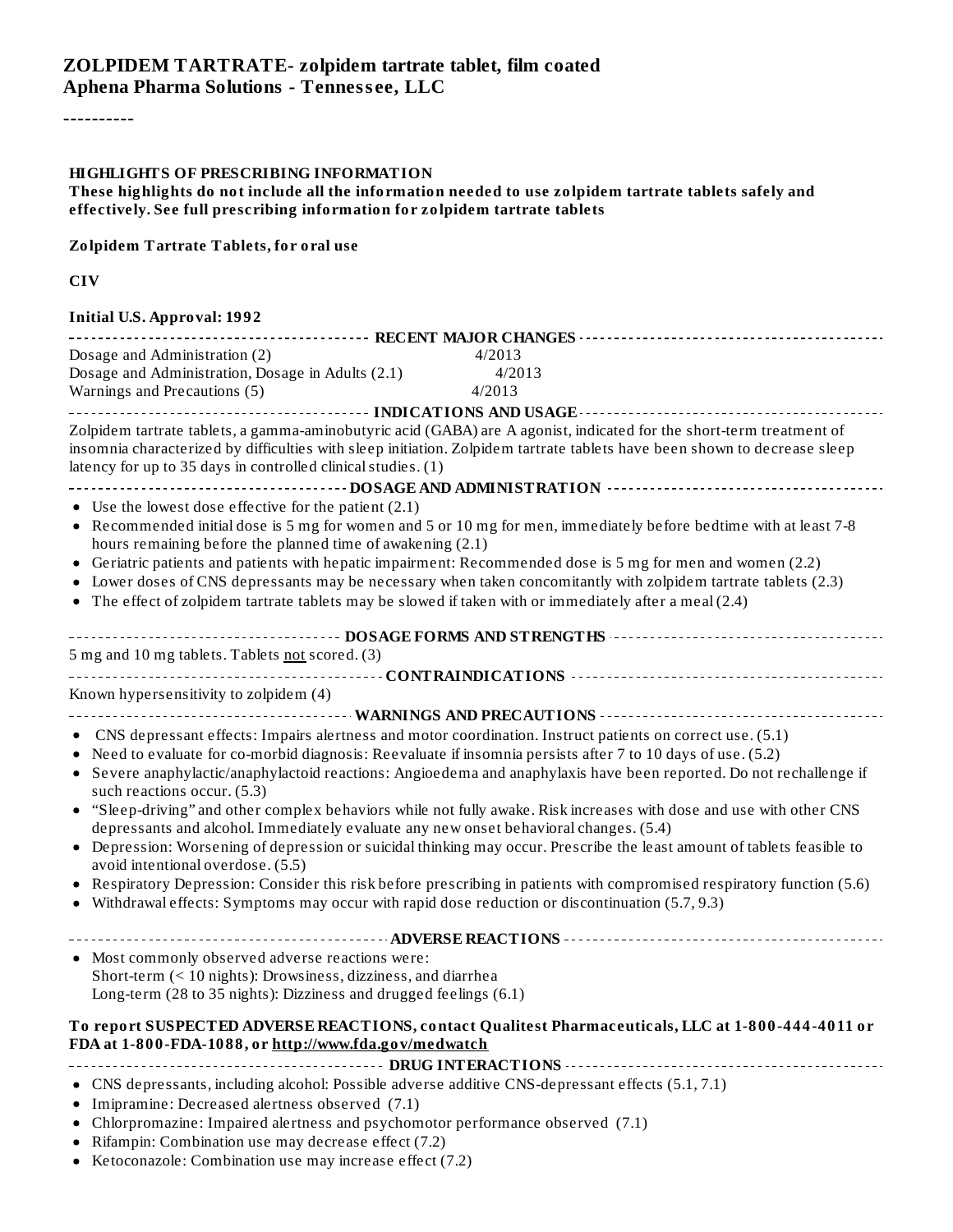#### **USE IN SPECIFIC POPULATIONS**

- Pregnancy: Based on animal data, may cause fetal harm (8.1)
- Pediatric use: Safety and effectiveness not established. Hallucinations (incidence rate 7%) and other psychiatric and/or nervous system adverse reactions were observed frequently in a study of pediatric patients with Attention-Deficit/Hyperactivity Disorder (5.4, 8.4)

#### **See 17 for Medication Guide.**

**Revised: 6/2013**

#### **FULL PRESCRIBING INFORMATION: CONTENTS\* 1 INDICATIONS AND USAGE 2 DOSAGE AND ADMINISTRATION** 2.1 Dosage in Adults 2.2 Special Populations 2.3 Use with CNS Depressants 2.4 Administration **3 DOSAGE FORMS AND STRENGTHS 4 CONTRAINDICATIONS 5 WARNINGS AND PRECAUTIONS** 5.1 CNS Depressant Effects and Next-Day Impairment 5.2 Need to Evaluate for Co-morbid Diagnoses 5.3 Severe Anaphylactic and Anaphylactoid Reactions 5.4 Abnormal Thinking and Behavioral Changes 5.5 Use in Patients with Depression 5.6 Respiratory Depression 5.7 Withdrawal Effects **6 ADVERSE REACTIONS** 6.1 Clinical Trials Experience **7 DRUG INTERACTIONS** 7.1 CNS-active Drugs 7.2 Drugs that Affect Drug Metabolism via Cytochrome P450 **8 USE IN SPECIFIC POPULATIONS** 8.1 Pregnancy 8.2 Labor and Delivery 8.3 Nursing Mothers 8.4 Pediatric Use 8.5 Geriatric Use 8.6 Gender Difference in Pharmacokinetics **9 DRUG ABUSE AND DEPENDENCE** 9.1 Controlled Substance 9.2 Abuse 9.3 Dependence **10 OVERDOSAGE** 10.1 Signs and Symptoms 10.2 Recommended Treatment **11 DESCRIPTION 12 CLINICAL PHARMACOLOGY** 12.1 Mechanism of Action

12.3 Pharmacokinetics

#### **13 NONCLINICAL TOXICOLOGY**

13.1 Carcinogenesis, Mutagenesis, Impairment of Fertility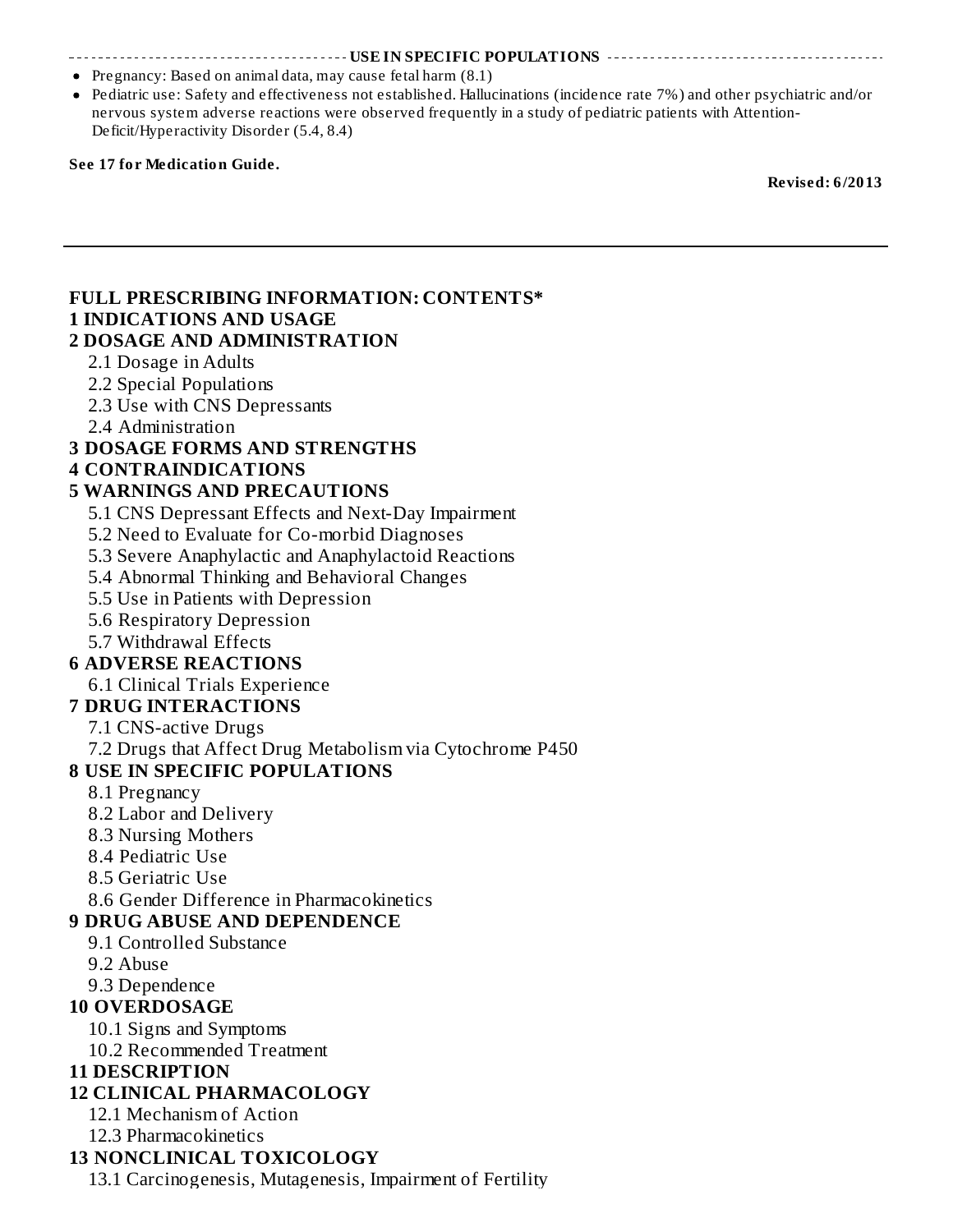#### 13.1 Carcinogenesis, Mutagenesis, Impairment of Fertility **14 CLINICAL STUDIES**

14.1 Transient Insomnia

14.2 Chronic Insomnia

14.3 Studies Pertinent to Safety Concerns for Sedative/Hypnotic Drugs

#### **16 HOW SUPPLIED/STORAGE AND HANDLING**

\* Sections or subsections omitted from the full prescribing information are not listed.

#### **FULL PRESCRIBING INFORMATION**

#### **1 INDICATIONS AND USAGE**

Zolpidem tartrate tablets are indicated for the short-term treatment of insomnia characterized by difficulties with sleep initiation. Zolpidem tartrate tablets have been shown to decrease sleep latency for up to 35 days in controlled clinical studies *[see Clinical Studies (14)].*

The clinical trials performed in support of efficacy were 4 to 5 weeks in duration with the final formal assessments of sleep latency performed at the end of treatment.

#### **2 DOSAGE AND ADMINISTRATION**

#### **2.1 Dosage in Adults**

Use the lowest effective dose for the patient. The recommended initial dose is 5 mg for women and either 5 or 10 mg for men, taken only once per night immediately before bedtime with at least 7-8 hours remaining before the planned time of awakening. If the 5 mg dose is not effective, the dose can be increased to 10 mg. In some patients, the higher morning blood levels following use of the 10 mg dose increase the risk of next day impairment of driving and other activities that require full alertness *[see Warnings and Precautions (5.1)]*. The total dose of zolpidem tartrate tablets should not exceed 10 mg once daily immediately before bedtime.

The recommended initial doses for women and men are different because zolpidem clearance is lower in women.

#### **2.2 Special Populations**

Elderly or debilitated patients may be especially sensitive to the effects of zolpidem tartrate. Patients with hepatic insufficiency do not clear the drug as rapidly as normal subjects. The recommended dose of zolpidem tartrate in both of these patient populations is 5 mg once daily immediately before bedtime *[see Warnings and Precautions (5.1); Use in Specific Populations (8.5)]*.

#### **2.3 Us e with CNS Depressants**

Dosage adjustment may be necessary when zolpidem tartrate tablets are combined with other CNS depressant drugs because of the potentially additive effects *[see Warnings and Precautions (5.1)]*.

#### **2.4 Administration**

The effect of zolpidem tartrate tablets may be slowed by ingestion with or immediately after a meal.

#### **3 DOSAGE FORMS AND STRENGTHS**

Zolpidem tartrate tablets are available in 5 mg and 10 mg strength tablets for oral administration. Tablets are not scored.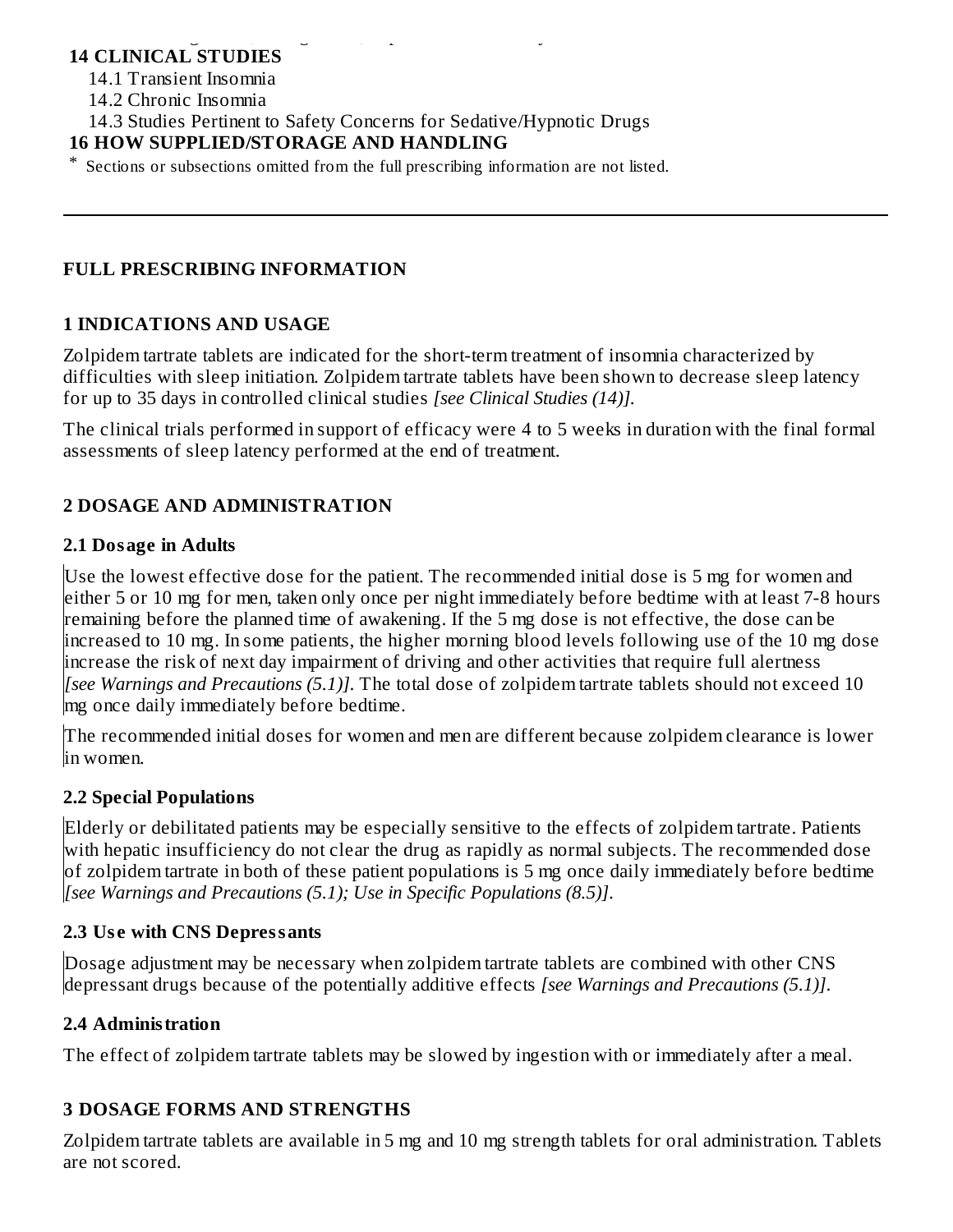Zolpidem tartrate tablets 5 mg are pink, film-coated, capsule-shaped, unscored, upper debossed "6468" and lower debossed "V". The 10 mg tablets are white, film-coated, capsule-shaped, unscored, upper debossed "6469" and lower debossed "V".

## **4 CONTRAINDICATIONS**

Zolpidem tartrate tablets are contraindicated in patients with known hypersensitivity to zolpidem. Observed reactions include anaphylaxis and angioedema *[see Warnings and Precautions (5.3)]*.

# **5 WARNINGS AND PRECAUTIONS**

## **5.1 CNS Depressant Effects and Next-Day Impairment**

Zolpidem tartrate tablets, like other sedative-hypnotic drugs, have central nervous system (CNS) depressant effects. Co-administration with other CNS depressants (e.g., benzodiazepines, opioids, tricyclic antidepressants, alcohol) increases the risk of CNS depression. Dosage adjustments of zolpidem tartrate tablets and of other concomitant CNS depressants may be necessary when zolpidem tartrate tablets are administered with such agents because of the potentially additive effects. The use of zolpidem tartrate tablets with other sedative-hypnotics (including other zolpidem products) at bedtime or the middle of the night is not recommended *[see Dosage and Administration (2.3)].*

The risk of next-day psychomotor impairment, including impaired driving, is increased if zolpidem tartrate tablets are taken with less than a full night of sleep remaining (7- to 8 hours); if a higher than the recommended dose is taken; if co-administered with other CNS depressants; or if co-administered with other drugs that increase the blood levels of zolpidem. Patients should be cautioned against driving and other activities requiring complete mental alertness if zolpidem tartrate tablets are taken in these circumstances *[see Dosage and Administration (2) and Clinical Studies (14.3)].*

## **5.2 Need to Evaluate for Co-morbid Diagnos es**

Because sleep disturbances may be the presenting manifestation of a physical and/or psychiatric disorder, symptomatic treatment of insomnia should be initiated only after a careful evaluation of the patient. The failure of insomnia to remit after 7 to 10 days of treatment may indicate the presence of a primary psychiatric and/or medical illness that should be evaluated. Worsening of insomnia or the emergence of new thinking or behavior abnormalities may be the consequence of an unrecognized psychiatric or physical disorder. Such findings have emerged during the course of treatment with sedative/hypnotic drugs, including zolpidem.

## **5.3 Severe Anaphylactic and Anaphylactoid Reactions**

Cases of angioedema involving the tongue, glottis or larynx have been reported in patients after taking the first or subsequent doses of sedative-hypnotics, including zolpidem. Some patients have had additional symptoms such as dyspnea, throat closing or nausea and vomiting that suggest anaphylaxis. Some patients have required medical therapy in the emergency department. If angioedema involves the throat, glottis or larynx, airway obstruction may occur and be fatal. Patients who develop angioedema after treatment with zolpidem should not be rechallenged with the drug.

# **5.4 Abnormal Thinking and Behavioral Changes**

Abnormal thinking and behavior changes have been reported in patients treated with sedative/hypnotics including zolpidem tartrate tablets. Some of these changes included decreased inhibition (e.g., aggressiveness and extroversion that seemed out of character), bizarre behavior, agitation and depersonalization. Visual and auditory hallucinations have been reported.

In controlled trials of zolpidem tartrate 10 mg taken at bedtime  $\leq$  1% of adults with insomnia reported hallucinations. In a clinical trial, 7% of pediatric patients treated with zolpidem tartrate 0.25 mg/kg taken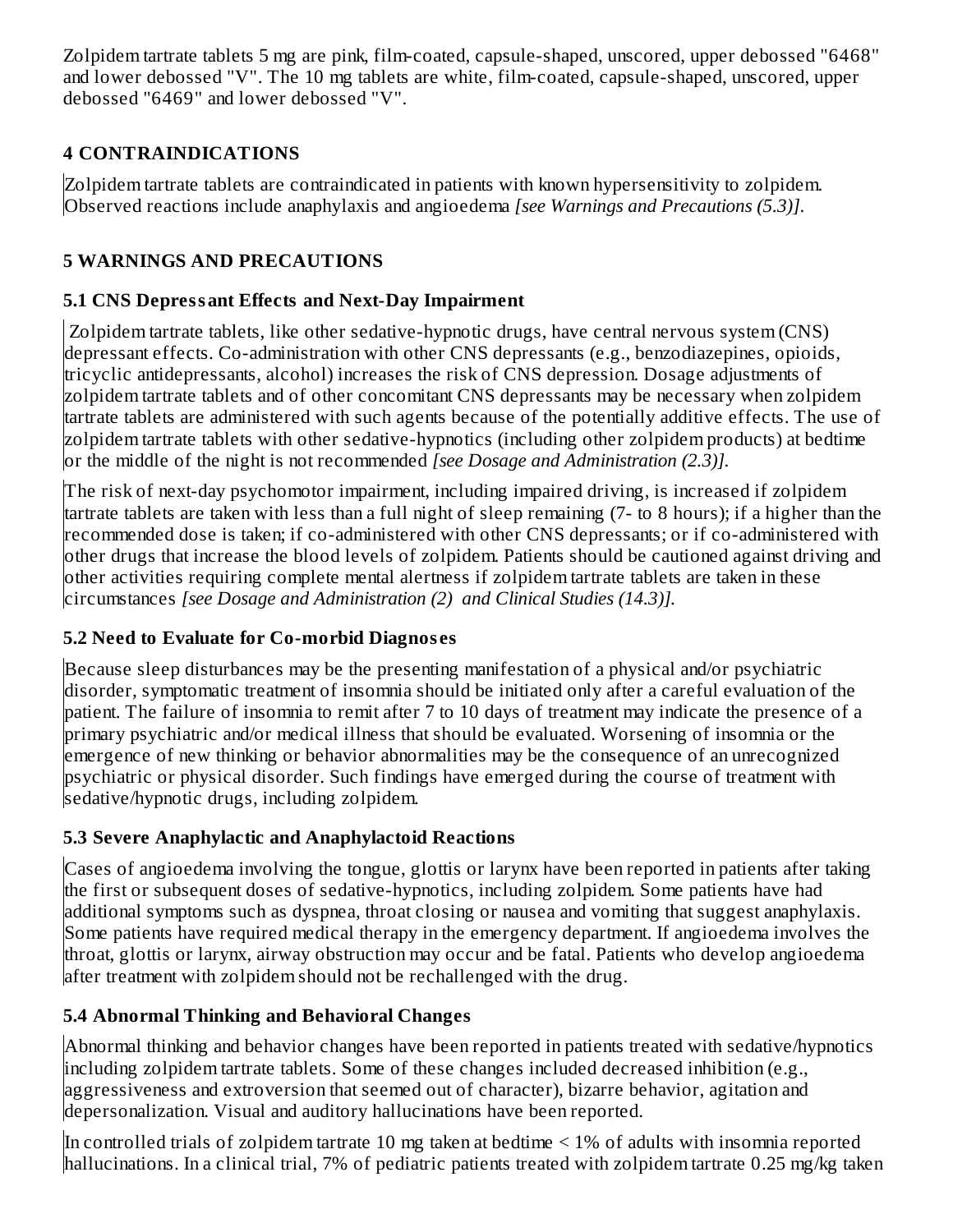at bedtime reported hallucinations versus 0% treated with placebo *[see Use in Specific Populations (8.4)]*.

Complex behaviors such as "sleep-driving" (i.e., driving while not fully awake after ingestion of a sedative-hypnotic, with amnesia for the event) have been reported in sedative-hypnotic-naive as well as in sedative-hypnotic-experienced persons. Although behaviors such as "sleep-driving" have occurred with zolpidem tartrate tablets alone at therapeutic doses, the co-administration of zolpidem tartrate tablets with alcohol and other CNS depressants increases the risk of such behaviors, as does the use of zolpidem tartrate tablets at doses exceeding the maximum recommended dose. Due to the risk to the patient and the community, discontinuation of zolpidem tartrate tablets should be strongly considered for patients who report a "sleep-driving" episode.

Other complex behaviors (e.g., preparing and eating food, making phone calls, or having sex) have been reported in patients who are not fully awake after taking a sedative-hypnotic. As with "sleep-driving", patients usually do not remember these events. Amnesia, anxiety and other neuro-psychiatric symptoms may also occur.

It can rarely be determined with certainty whether a particular instance of the abnormal behaviors listed above is drug induced, spontaneous in origin, or a result of an underlying psychiatric or physical disorder. Nonetheless, the emergence of any new behavioral sign or symptom of concern requires careful and immediate evaluation.

## **5.5 Us e in Patients with Depression**

In primarily depressed patients treated with sedative-hypnotics, worsening of depression, and suicidal thoughts and actions (including completed suicides), have been reported. Suicidal tendencies may be present in such patients and protective measures may be required. Intentional overdosage is more common in this group of patients; therefore, the lowest number of tablets that is feasible should be prescribed for the patient at any one time.

## **5.6 Respiratory Depression**

Although studies with 10 mg zolpidem tartrate did not reveal respiratory depressant effects at hypnotic doses in healthy subjects or in patients with mild-to-moderate chronic obstructive pulmonary disease (COPD), a reduction in the Total Arousal Index, together with a reduction in lowest oxygen saturation and increase in the times of oxygen desaturation below 80% and 90%, was observed in patients with mild-to-moderate sleep apnea when treated with zolpidem compared to placebo. Since sedativehypnotics have the capacity to depress respiratory drive, precautions should be taken if zolpidem tartrate tablets are prescribed to patients with compromised respiratory function. Post-marketing reports of respiratory insufficiency in patients receiving 10 mg of zolpidem tartrate, most of whom had preexisting respiratory impairment, have been reported. The risk of respiratory depression should be considered prior to prescribing zolpidem tartrate tablets in patients with respiratory impairment including sleep apnea and myasthenia gravis.

## **5.7 Withdrawal Effects**

There have been reports of withdrawal signs and symptoms following the rapid dose decrease or abrupt discontinuation of zolpidem. Monitor patients for tolerance, abuse, and dependence *[see Drug Abuse and Dependence (9.2) and (9.3)]*.

## **6 ADVERSE REACTIONS**

The following serious adverse reactions are discussed in greater detail in other sections of the labeling:

- CNS-depressant effects and next-day impairment *[see Warnings and Precautions (5.1)*]
- Serious anaphylactic and anaphylactoid reactions *[see Warnings and Precautions (5.3)]*
- Abnormal thinking and behavior changes, and complex behaviors *[see Warnings and Precautions*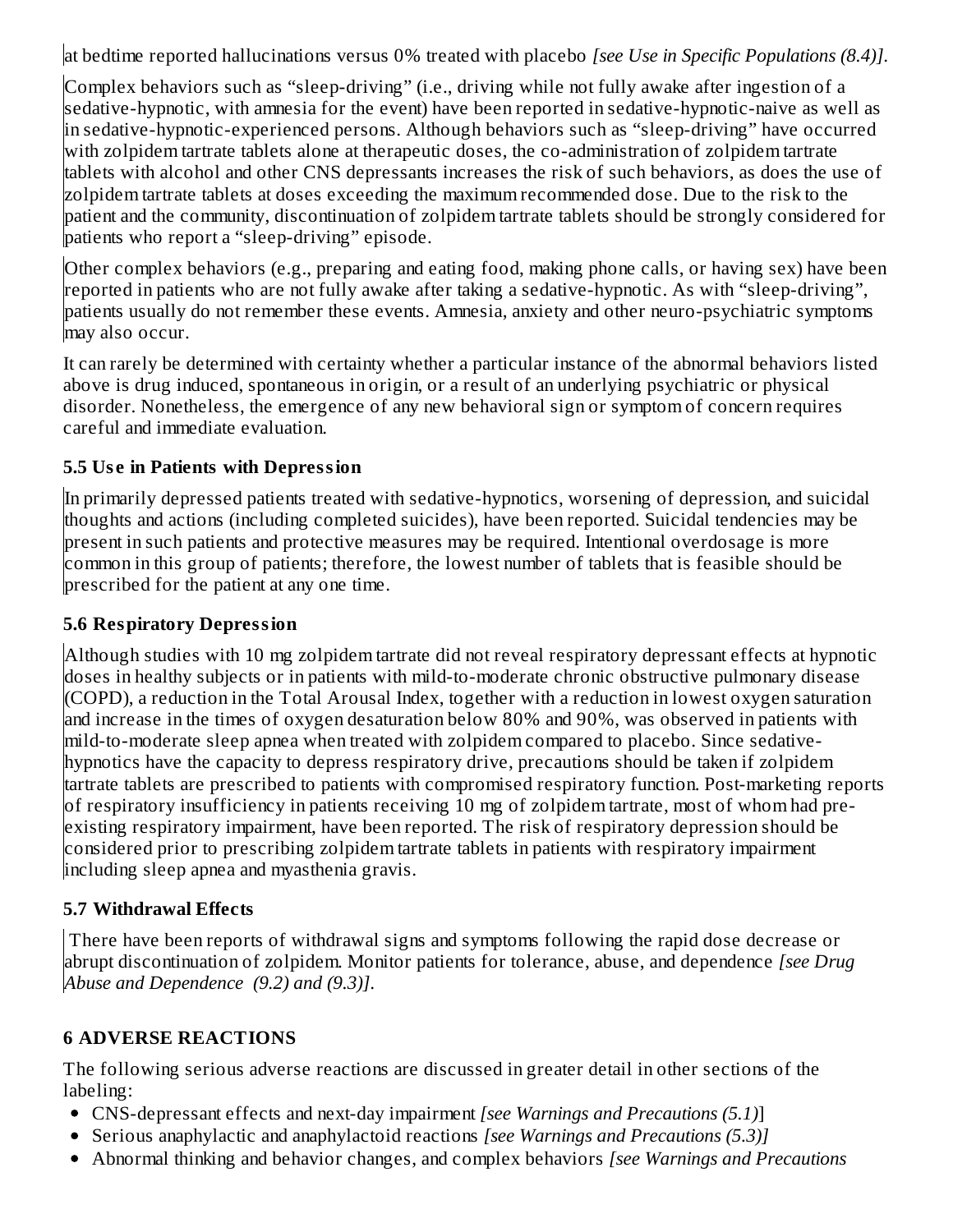*(5.4)]*

Withdrawal effects *[see Warnings and Precautions (5.7)]*

## **6.1 Clinical Trials Experience**

*Associated with discontinuation of treatment:* Approximately 4% of 1,701 patients who received zolpidem at all doses (1.25 to 90 mg) in U.S. premarketing clinical trials discontinued treatment because of an adverse reaction. Reactions most commonly associated with discontinuation from U.S. trials were daytime drowsiness (0.5%), dizziness (0.4%), headache (0.5%), nausea (0.6%), and vomiting (0.5%).

Approximately 4% of 1,959 patients who received zolpidem at all doses (1 to 50 mg) in similar foreign trials discontinued treatment because of an adverse reaction. Reactions most commonly associated with discontinuation from these trials were daytime drowsiness (1.1%), dizziness/vertigo (0.8%), amnesia (0.5%), nausea (0.5%), headache (0.4%), and falls (0.4%).

Data from a clinical study in which selective serotonin reuptake inhibitor (SSRI)-treated patients were given zolpidem revealed that four of the seven discontinuations during double-blind treatment with zolpidem (n=95) were associated with impaired concentration, continuing or aggravated depression, and manic reaction; one patient treated with placebo (n=97) was discontinued after an attempted suicide.

*Most commonly observed adverse reactions in controlled trials:* During short-term treatment (up to 10 nights) with zolpidem tartrate tablets at doses up to 10 mg, the most commonly observed adverse reactions associated with the use of zolpidem and seen at statistically significant differences from placebo-treated patients were drowsiness (reported by 2% of zolpidem patients), dizziness (1%), and diarrhea (1%). During longer-term treatment (28 to 35 nights) with zolpidem at doses up to 10 mg, the most commonly observed adverse reactions associated with the use of zolpidem and seen at statistically significant differences from placebo-treated patients were dizziness (5%) and drugged feelings (3%).

*Adverse reactions observed at an incidence of ≥1% in controlled trials:* The following tables enumerate treatment-emergent adverse reactions frequencies that were observed at an incidence equal to 1% or greater among patients with insomnia who received zolpidem tartrate and at a greater incidence than placebo in U.S. placebo-controlled trials. Events reported by investigators were classified utilizing a modified World Health Organization (WHO) dictionary of preferred terms for the purpose of establishing event frequencies. The prescriber should be aware that these figures cannot be used to predict the incidence of side effects in the course of usual medical practice, in which patient characteristics and other factors differ from those that prevailed in these clinical trials. Similarly, the cited frequencies cannot be compared with figures obtained from other clinical investigators involving related drug products and uses, since each group of drug trials is conducted under a different set of conditions. However, the cited figures provide the physician with a basis for estimating the relative contribution of drug and nondrug factors to the incidence of side effects in the population studied.

The following table was derived from results of 11 placebo-controlled short-term U.S. efficacy trials involving zolpidem in doses ranging from 1.25 to 20 mg. The table is limited to data from doses up to and including 10 mg, the highest dose recommended for use.

#### (Percentage of patients reporting) Body System/ Adverse Event \*Zolpidem  $(\leq 10 \text{ mg})$ (N=685) Placebo (N=473) Central and Peripheral Nervous System Headache 7 6 Drowsiness 2 Dizziness and the set of the set of the set of the set of the set of the set of the set of the set of the set of the set of the set of the set of the set of the set of the set of the set of the set of the set of the set of

#### **Incidence of Treatment-Emergent Advers e Experiences in Placebo-Controlled Clinical Trials Lasting up to 10 Nights**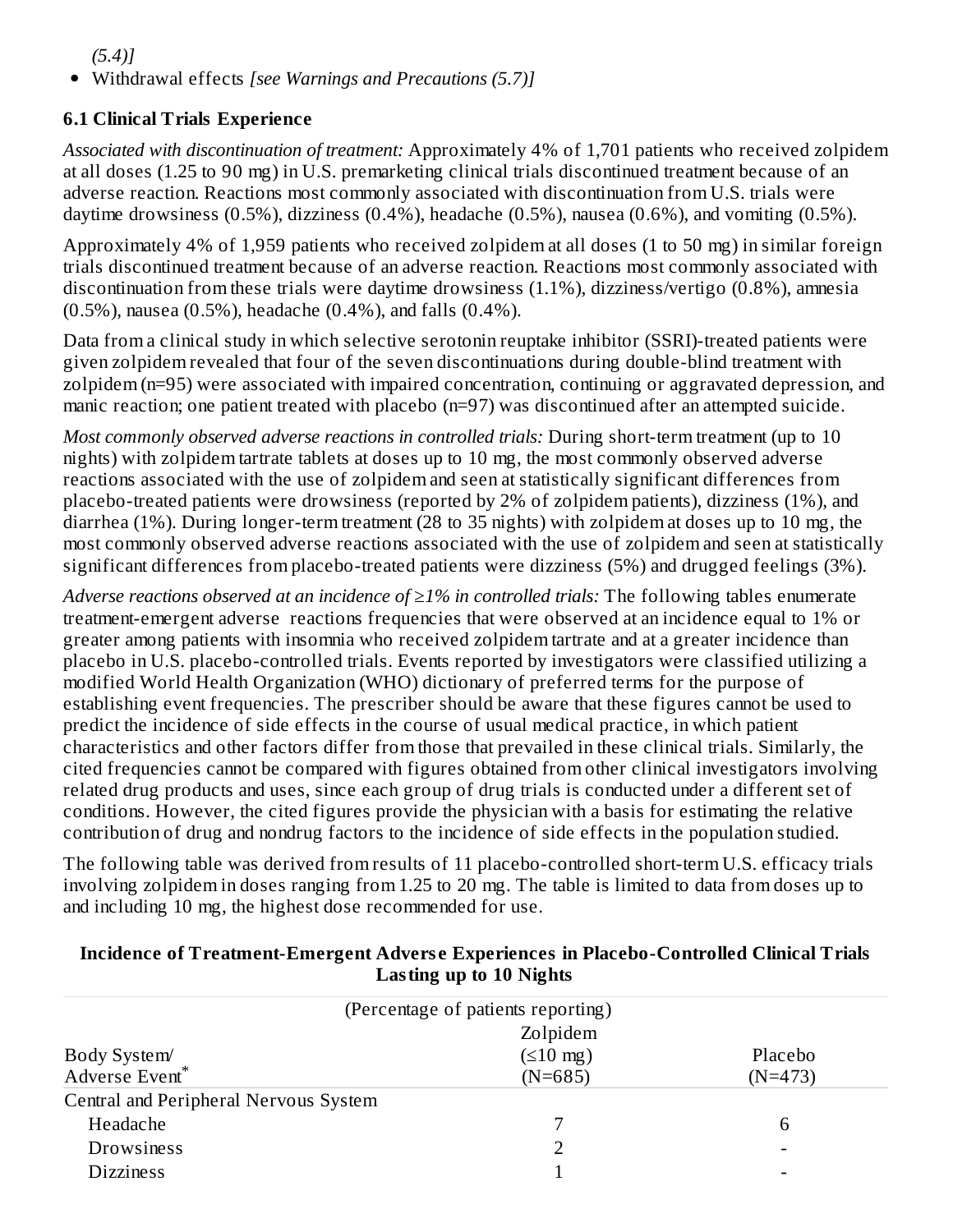Gastrointestinal System

#### Diarrhea anns an t-Iomraid anns an t-Iomraid anns an t-Iomraid anns an t-Iomraid anns an t-Iomraid anns an t-Io

\* Reactions reported by at least 1% of patients treated with zolpidem tartrate tablets and at a greater frequency than placebo.

The following table was derived from results of three placebo-controlled long-term efficacy trials involving zolpidem tartrate tablets. These trials involved patients with chronic insomnia who were treated for 28 to 35 nights with zolpidem at doses of 5, 10, or 15 mg. The table is limited to data from doses up to and including 10 mg, the highest dose recommended for use. The table includes only adverse events occurring at an incidence of at least 1% for zolpidem patients.

| (Percentage of patients reporting)    |                |                |  |
|---------------------------------------|----------------|----------------|--|
|                                       | Zolpidem       |                |  |
| Body System                           | $(\leq 10$ mg) | Placebo        |  |
| Adverse Event*                        | $(N=152)$      | $(N=161)$      |  |
| Autonomic Nervous System              |                |                |  |
| Dry mouth                             | 3              | $\mathbf{1}$   |  |
| Body as a Whole                       |                |                |  |
| Allergy                               | 4              | $\mathbf{1}$   |  |
| <b>Back Pain</b>                      | 3              | $\overline{2}$ |  |
| Influenza-like symptoms               | $\overline{2}$ |                |  |
| Chest pain                            | $\mathbf{1}$   |                |  |
| Cardiovascular System                 |                |                |  |
| Palpitation                           | $\overline{2}$ |                |  |
| Central and Peripheral Nervous System |                |                |  |
| Drowsiness                            | 8              | 5              |  |
| <b>Dizziness</b>                      | 5              | $\mathbf 1$    |  |
| Lethargy                              | 3              | $\mathbf{1}$   |  |
| Drugged feeling                       | 3              |                |  |
| Lightheadedness                       | $\overline{2}$ | $\mathbf{1}$   |  |
| Depression                            | 2              | $\mathbf 1$    |  |
| Abnormal dreams                       | $\mathbf{1}$   |                |  |
| Amnesia                               | $\mathbf{1}$   |                |  |
| Sleep disorder                        | $\mathbf{1}$   |                |  |
| Gastrointestinal System               |                |                |  |
| Diarrhea                              | 3              | $\overline{2}$ |  |
| Abdominal pain                        | $\overline{2}$ | $\overline{2}$ |  |
| Constipation                          | $\overline{2}$ | $\mathbf{1}$   |  |
| <b>Respiratory System</b>             |                |                |  |
| Sinusitis                             | $\overline{4}$ | $\overline{2}$ |  |

#### **Incidence of Treatment-Emergent Advers e Experiences in Placebo-Controlled Clinical Trials Lasting up to 35 Nights**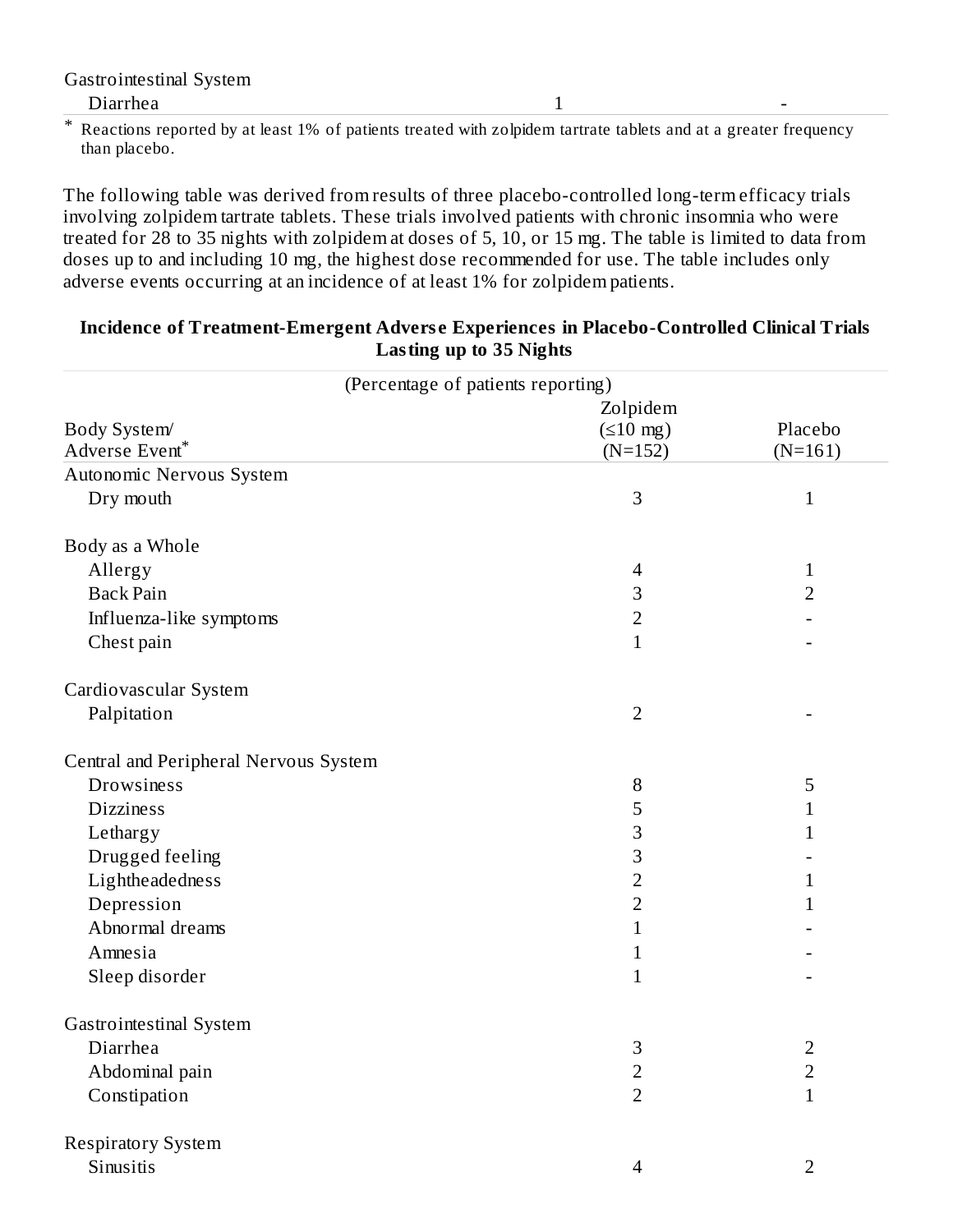| Pharyngitis         | ັ |  |
|---------------------|---|--|
| Skin and Appendages |   |  |
| Rash                |   |  |
|                     |   |  |

\* Reactions reported by at least 1% of patients treated with zolpidem tartrate tablets and at a greater frequency than placebo.

**Dose relationship for adverse reactions:** There is evidence from dose comparison trials suggesting a dose relationship for many of the adverse reactions associated with zolpidem use, particularly for certain CNS and gastrointestinal adverse events.

**Advers e event incidence across the entire preapproval databas e:** Zolpidem tartrate tablets were administered to 3,660 subjects in clinical trials throughout the U.S., Canada, and Europe. Treatmentemergent adverse events associated with clinical trial participation were recorded by clinical investigators using terminology of their own choosing. To provide a meaningful estimate of the proportion of individuals experiencing treatment-emergent adverse events, similar types of untoward events were grouped into a smaller number of standardized event categories and classified utilizing a modified World Health Organization (WHO) dictionary of preferred terms.

The frequencies presented, therefore, represent the proportions of the 3,660 individuals exposed to zolpidem, at all doses, who experienced an event of the type cited on at least one occasion while receiving zolpidem. All reported treatment-emergent adverse events are included, except those already listed in the table above of adverse events in placebo-controlled studies, those coding terms that are so general as to be uninformative, and those events where a drug cause was remote. It is important to emphasize that, although the events reported did occur during treatment with zolpidem tartrate tablets, they were not necessarily caused by it.

Adverse events are further classified within body system categories and enumerated in order of decreasing frequency using the following definitions: frequent adverse events are defined as those occurring in greater than 1/100 subjects; infrequent adverse events are those occurring in 1/100 to 1/1,000 patients; rare events are those occurring in less than 1/1,000 patients.

*Autonomic nervous system:* Infrequent: increased sweating, pallor, postural hypotension, syncope. Rare: abnormal accommodation, altered saliva, flushing, glaucoma, hypotension, impotence, increased saliva, tenesmus.

*Body as a whole:* Frequent: asthenia. Infrequent: edema, falling, fatigue, fever, malaise, trauma. Rare: allergic reaction, allergy aggravated, anaphylactic shock, face edema, hot flashes, increased ESR, pain, restless legs, rigors, tolerance increased, weight decrease.

*Cardiovascular system:* Infrequent: cerebrovascular disorder, hypertension, tachycardia. Rare: angina pectoris, arrhythmia, arteritis, circulatory failure, extrasystoles, hypertension aggravated, myocardial infarction, phlebitis, pulmonary embolism, pulmonary edema, varicose veins, ventricular tachycardia.

*Central and peripheral nervous system:* Frequent: ataxia, confusion, euphoria, headache, insomnia, vertigo. Infrequent: agitation, anxiety, decreased cognition, detached, difficulty concentrating, dysarthria, emotional lability, hallucination, hypoesthesia, illusion, leg cramps, migraine, nervousness, paresthesia, sleeping (after daytime dosing), speech disorder, stupor, tremor. Rare: abnormal gait, abnormal thinking, aggressive reaction, apathy, appetite increased, decreased libido, delusion, dementia, depersonalization, dysphasia, feeling strange, hypokinesia, hypotonia, hysteria, intoxicated feeling, manic reaction, neuralgia, neuritis, neuropathy, neurosis, panic attacks, paresis, personality disorder, somnambulism, suicide attempts, tetany, yawning.

*Gastrointestinal system:* Frequent: dyspepsia, hiccup, nausea. Infrequent: anorexia, constipation, dysphagia, flatulence, gastroenteritis, vomiting. Rare: enteritis, eructation, esophagospasm, gastritis, hemorrhoids, intestinal obstruction, rectal hemorrhage, tooth caries.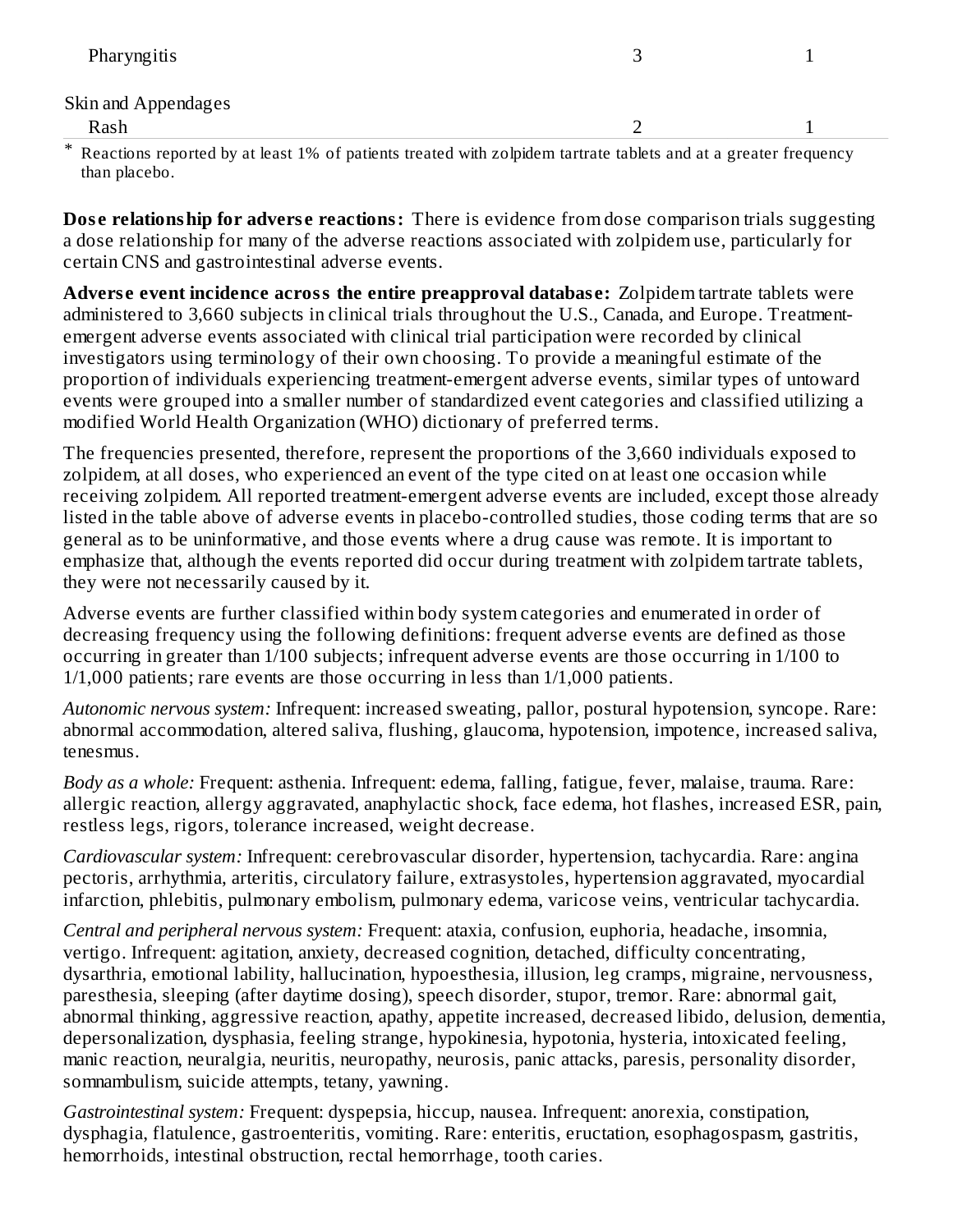*Hematologic and lymphatic system:* Rare: anemia, hyperhemoglobinemia, leukopenia, lymphadenopathy, macrocytic anemia, purpura, thrombosis.

*Immunologic system:* Infrequent: infection. Rare: abscess herpes simplex herpes zoster, otitis externa, otitis media.

*Liver and biliary system:* Infrequent: abnormal hepatic function, increased SGPT. Rare: bilirubinemia, increased SGOT.

*Metabolic and nutritional:* Infrequent: hyperglycemia, thirst. Rare: gout, hypercholesteremia, hyperlipidemia, increased alkaline phosphatase, increased BUN, periorbital edema.

*Musculoskeletal system:* Frequent: arthralgia, myalgia. Infrequent: arthritis. Rare: arthrosis, muscle weakness, sciatica, tendinitis.

*Reproductive system:* Infrequent: menstrual disorder, vaginitis. Rare: breast fibroadenosis, breast neoplasm, breast pain.

*Respiratory system:* Frequent: upper respiratory infection, lower respiratory infection. Infrequent: bronchitis, coughing, dyspnea, rhinitis. Rare: bronchospasm, respiratory depression, epistaxis, hypoxia, laryngitis, pneumonia.

*Skin and appendages:* Infrequent: pruritus. Rare: acne, bullous eruption, dermatitis, furunculosis, injection-site inflammation, photosensitivity reaction, urticaria.

*Special senses:* Frequent: diplopia, vision abnormal. Infrequent: eye irritation, eye pain, scleritis, taste perversion, tinnitus. Rare: conjunctivitis, corneal ulceration, lacrimation abnormal, parosmia, photopsia.

*Urogenital system:* Frequent: urinary tract infection. Infrequent: cystitis, urinary incontinence. Rare: acute renal failure, dysuria, micturition frequency, nocturia, polyuria, pyelonephritis, renal pain, urinary retention.

## **7 DRUG INTERACTIONS**

## **7.1 CNS-active Drugs**

Co-administration of zolpidem with other CNS depressants increases the risk of CNS depression *[see Warnings and Precautions (5.1)].* Zolpidem tartrate was evaluated in healthy volunteers in singledose interaction studies for several CNS drugs.

## *Imipramine, Chlorpromazine*

Imipramine in combination with zolpidem produced no pharmacokinetic interaction other than a 20% decrease in peak levels of imipramine, but there was an additive effect of decreased alertness. Similarly, chlorpromazine in combination with zolpidem produced no pharmacokinetic interaction, but there was an additive effect of decreased alertness and psychomotor performance *[see Clinical Pharmacology (12.3)]*.

## *Haloperidol*

A study involving haloperidol and zolpidem revealed no effect of haloperidol on the pharmacokinetics or pharmacodynamics of zolpidem. The lack of a drug interaction following single-dose administration does not predict the absence of an effect following chronic administration *[see Clinical Pharmacology (12.3)]*.

## *Alcohol*

An additive adverse effect on psychomotor performance between alcohol and oral zolpidem was demonstrated *[see Warnings and Precautions (5.1)]*.

*Sertraline* Concomitant administration of zolpidem and sertraline increases exposure to zolpidem *[see Clinical Pharmacology (12.3)]*.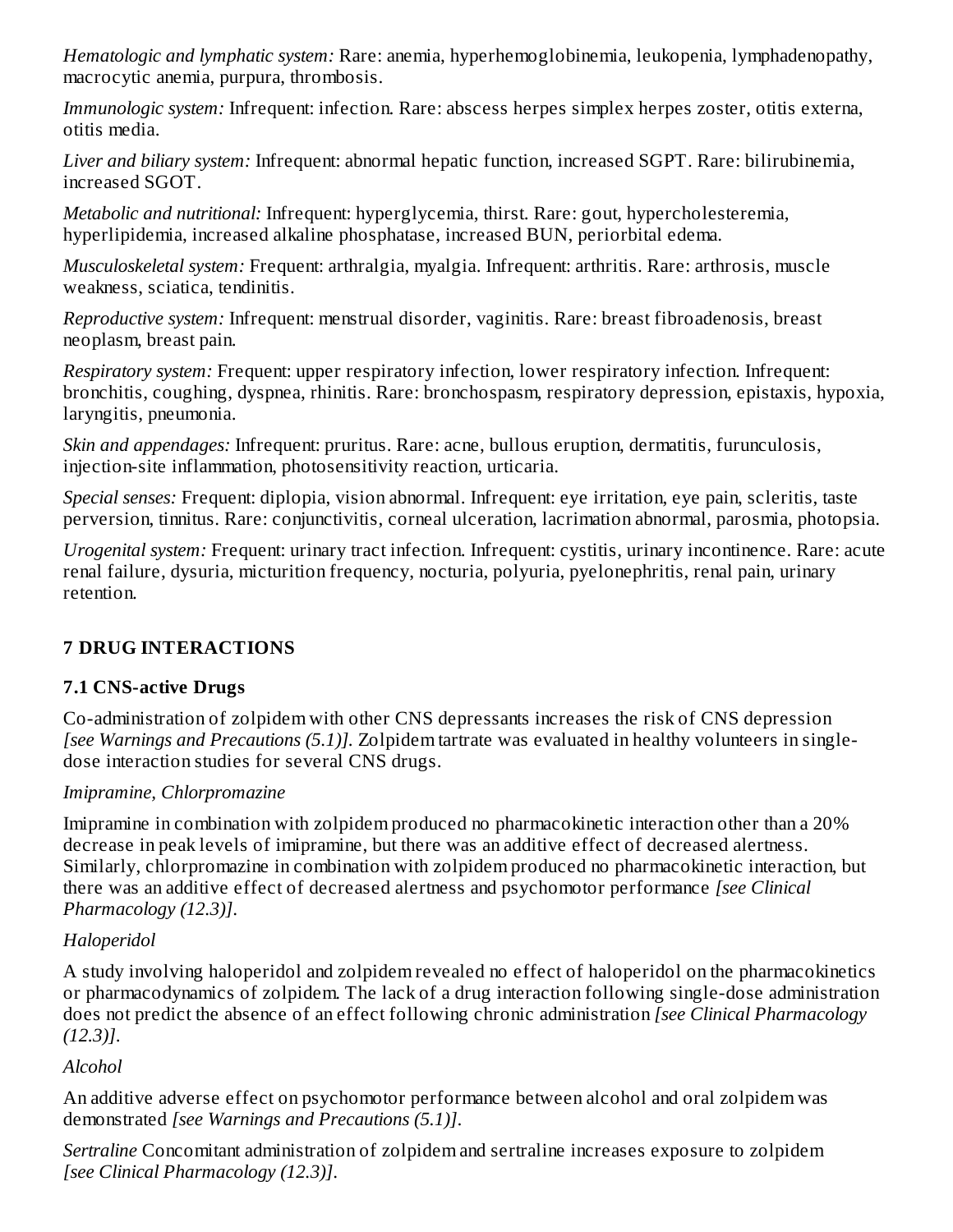#### *Fluoxetine*

After multiple doses of zolpidem tartrate and fluoxetine an increase in the zolpidem half-life (17%) was observed. There was no evidence of an additive effect in psychomotor performance *[see Clinical Pharmacology (12.3)]*.

## **7.2 Drugs that Affect Drug Metabolism via Cytochrome P450**

Some compounds known to inhibit CYP3A may increase exposure to zolpidem. The effect of drugs on other P450 enzymes on the exposure to zolpidem is not known.

## *Rifampin*

Rifampin, a CYP3A4 inducer, significantly reduced the exposure to and the pharmacodynamic effects of zolpidem. Use of Rifampin in combination with zolpidem may decrease the efficacy of zolpidem.

## *Ketoconazole*

Ketoconazole, a potent CYP3A4 inhibitor, increased the pharmacodynamic effects of zolpidem. Consideration should be given to using a lower dose of zolpidem when ketoconazole and zolpidem are given together.

## **8 USE IN SPECIFIC POPULATIONS**

## **8.1 Pregnancy**

Teratogenic effects*: Pregnancy Category C*

There are no adequate and well-controlled studies of zolpidem tartrate tablets in pregnant women.

Studies in children to assess the effects of prenatal exposure to zolpidem have not been conducted; however, cases of severe neonatal respiratory depression have been reported when zolpidem was used at the end of pregnancy, especially when taken with other CNS-depressants. Children born to mothers taking sedative-hypnotic drugs may be at risk for withdrawal symptoms during the postnatal period. Neonatal flaccidity has also been reported in infants born to mothers who received sedative-hypnotic drugs during pregnancy. Zolpidem tartrate tablets should be used during pregnancy only if the potential benefit outweighs the potential risk to the fetus.

Administration of zolpidem to pregnant rats and rabbits resulted in adverse effects on offspring development at doses greater than the zolpidem tartrate maximum recommended human dose (MRHD) of 10 mg/day (approximately 8 mg/day zolpidem base); however, teratogenicity was not observed.

When zolpidem was administered at oral doses of 4, 20, and 100 mg base/kg/day to pregnant rats during the period of organogenesis, dose-related decreases in fetal skull ossification occurred at all but the lowest dose, which is approximately 5 times the MRHD on a mg/m<sup>2</sup> basis. In rabbits treated during organogenesis with zolpidem at oral doses of 1, 4, and 16 mg base/kg/day increased embryo-fetal death and incomplete fetal skeletal ossification occurred at the highest dose tested. The no-effect dose for embryo-fetal toxicity in rabbits is approximately 10 times the MRHD on a mg/m<sup>2</sup> basis. Administration of zolpidem to rats at oral doses of 4, 20, and 100 mg base/kg/day during the latter part of pregnancy and throughout lactation produced decreased offspring growth and survival at all but the lowest dose, which is approximately 5 times the MRHD on a mg/m<sup>2</sup> basis.

## **8.2 Labor and Delivery**

Zolpidem tartrate tablets have no established use in labor and delivery *[see Pregnancy (8.1)]*.

## **8.3 Nursing Mothers**

Zolpidem is excreted in human milk. Caution should be exercised when zolpidem tartrate tables are administered to a nursing woman.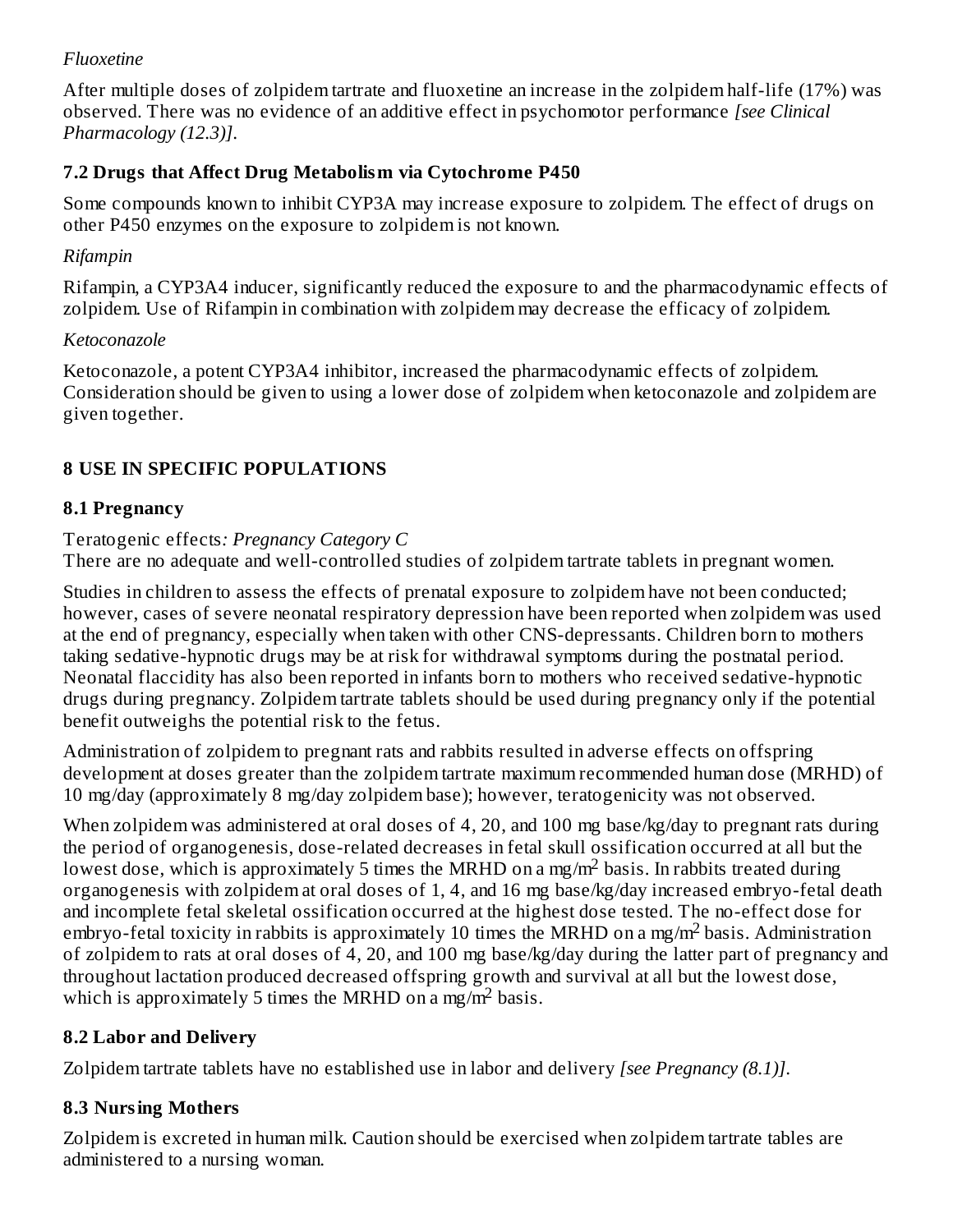## **8.4 Pediatric Us e**

Zolpidem tartrate tablets is not recommended for use in children. Safety and effectiveness of zolpidem in pediatric patients below the age of 18 years have not been established.

In an 8-week study, in pediatric patients (aged 6 to 17 years) with insomnia associated with attentiondeficit/hyperactivity disorder (ADHD) an oral solution of zolpidem tartrate dosed at 0.25 mg/kg at bedtime did not decrease sleep latency compared to placebo. Psychiatric and nervous system disorders comprised the most frequent (> 5%) treatment emergent adverse reactions observed with zolpidem versus placebo and included dizziness (23.5% vs. 1.5%), headache (12.5% vs. 9.2%), and hallucinations were reported in 7% of the pediatric patients who received zolpidem; none of the pediatric patients who received placebo reported hallucinations *[see Warnings and Precautions (5.4)]*. Ten patients on zolpidem (7.4%) discontinued treatment due to an adverse reaction.

## **8.5 Geriatric Us e**

A total of 154 patients in U.S. controlled clinical trials and 897 patients in non-U.S. clinical trials who received zolpidem were ≥ 60 years of age. For a pool of U.S. patients receiving zolpidem at doses of ≤10 mg or placebo, there were three adverse reactions occurring at an incidence of at least 3% for zolpidem and for which the zolpidem incidence was at least twice the placebo incidence (i.e., they could be considered drug related).

| <b>Adverse Event Zolpidem Placebo</b> |       |  |  |  |
|---------------------------------------|-------|--|--|--|
| 3%                                    | $0\%$ |  |  |  |
| .5%                                   | 2%    |  |  |  |
| 3%                                    | $1\%$ |  |  |  |
|                                       |       |  |  |  |

A total of 30/1,959 (1.5%) non-U.S. patients receiving zolpidem reported falls, including 28/30 (93%) who were  $\geq$  70 years of age. Of these 28 patients, 23 (82%) were receiving zolpidem doses >10 mg. A total of 24/1,959 (1.2%) non-U.S. patients receiving zolpidem reported confusion, including 18/24 (75%) who were  $\geq$  70 years of age. Of these 18 patients, 14 (78%) were receiving zolpidem doses  $>$ 10 mg.

The dose of zolpidem tartrate tablets in elderly patients is 5 mg to minimize adverse effects related to impaired motor and/or cognitive performance and unusual sensitivity to sedative/hypnotic drugs *[see Warnings and Precautions (5.1)]*.

## **8.6 Gender Difference in Pharmacokinetics**

Women clear zolpidem tartrate from the body at a lower rate than men.  $\rm{C_{max}}$  and  $\rm{AUC}$  parameters of zolpidem were approximately 45% higher at the same dose in female subjects compared with male subjects. Given the higher blood levels of zolpidem tartrate in women compared to men at a given dose, the recommended initial dose of zolpidem tartrate tablets for adult women is 5 mg, and the recommended dose for adult men is 5 or 10 mg.

In geriatric patients, clearance of zolpidem is similar in men and women. The recommended dose of zolpidem tartrate tablets in geriatric patients is 5 mg regardless of gender.

## **9 DRUG ABUSE AND DEPENDENCE**

## **9.1 Controlled Substance**

Zolpidem tartrate is classified as a Schedule IV controlled substance by federal regulation.

## **9.2 Abus e**

Abuse and addiction are separate and distinct from physical dependence and tolerance. Abuse is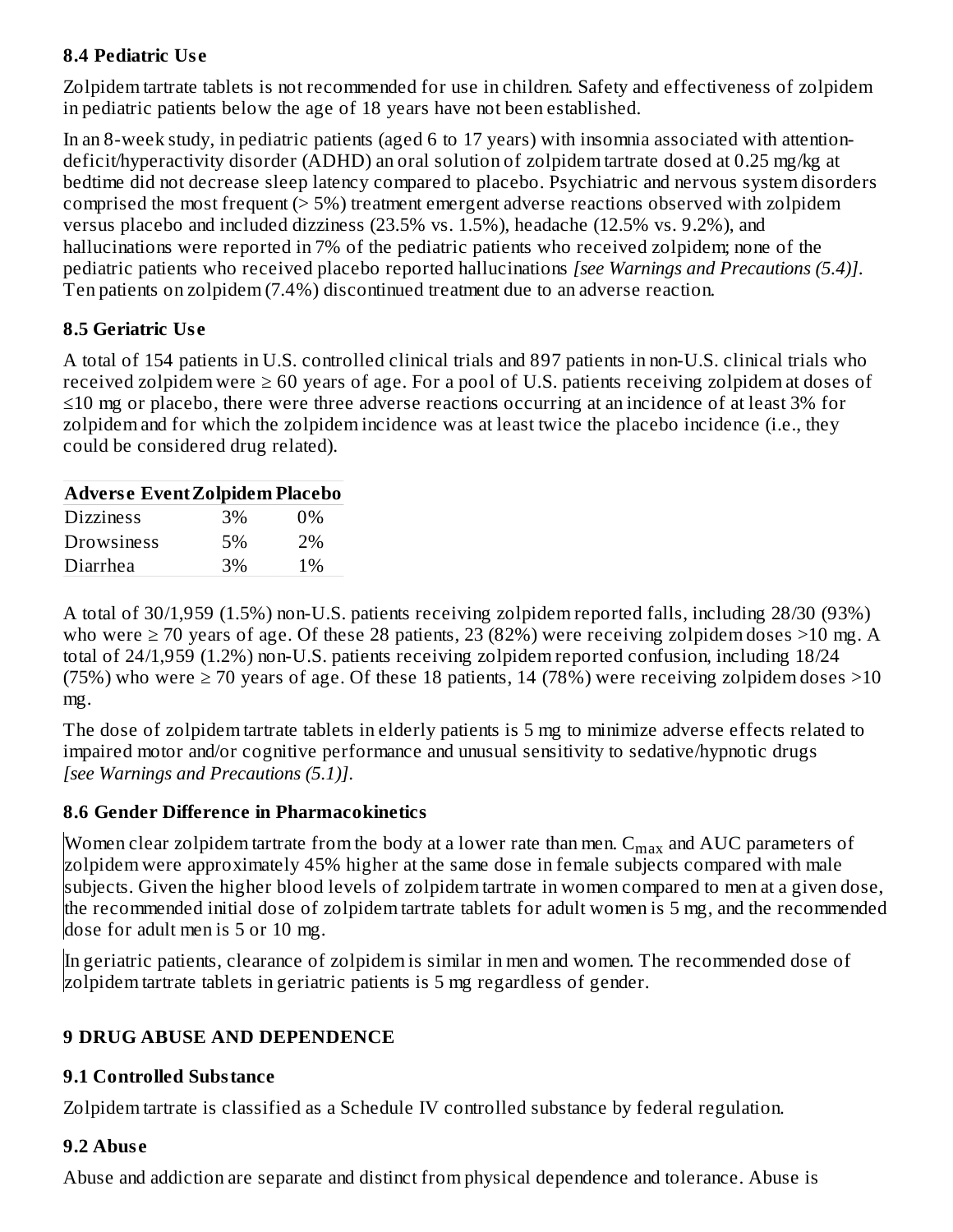characterized by misuse of the drug for non-medical purposes, often in combination with other psychoactive substances. Tolerance is a state of adaptation in which exposure to a drug induces changes that result in a diminution of one or more of the drug effects over time. Tolerance may occur to both desired and undesired effects of drugs and may develop at different rates for different effects.

Addiction is a primary, chronic, neurobiological disease with genetic, psychosocial, and environmental factors influencing its development and manifestations. It is characterized by behaviors that include one or more of the following: impaired control over drug use, compulsive use, continued use despite harm, and craving. Drug addiction is a treatable disease, using a multidisciplinary approach, but relapse is common.

Studies of abuse potential in former drug abusers found that the effects of single doses of zolpidem tartrate 40 mg were similar, but not identical, to diazepam 20 mg, while zolpidem tartrate 10 mg was difficult to distinguish from placebo.

Because persons with a history of addiction to, or abuse of, drugs or alcohol are at increased risk for misuse, abuse and addiction of zolpidem, they should be monitored carefully when receiving zolpidem or any other hypnotic.

## **9.3 Dependence**

Physical dependence is a state of adaptation that is manifested by a specific withdrawal syndrome that can be produced by abrupt cessation, rapid dose reduction, decreasing blood level of the drug, and/or administration of an antagonist.

Sedative/hypnotics have produced withdrawal signs and symptoms following abrupt discontinuation. These reported symptoms range from mild dysphoria and insomnia to a withdrawal syndrome that may include abdominal and muscle cramps, vomiting, sweating, tremors, and convulsions. The following adverse events which are considered to meet the DSM-III-R criteria for uncomplicated sedative/hypnotic withdrawal were reported during U.S. clinical trials following placebo substitution occurring within 48 hours following last zolpidem treatment: fatigue, nausea, flushing, lightheadedness, uncontrolled crying, emesis, stomach cramps, panic attack, nervousness, and abdominal discomfort. These reported adverse events occurred at an incidence of 1% or less. However, available data cannot provide a reliable estimate of the incidence, if any, of dependence during treatment at recommended doses. Post-marketing reports of abuse, dependence and withdrawal have been received.

## **10 OVERDOSAGE**

#### **10.1 Signs and Symptoms**

In postmarketing experience of overdose with zolpidem tartrate alone, or in combination with CNSdepressant agents, impairment of consciousness ranging from somnolence to coma, cardiovascular and/or respiratory compromise, and fatal outcomes have been reported.

## **10.2 Recommended Treatment**

General symptomatic and supportive measures should be used along with immediate gastric lavage where appropriate. Intravenous fluids should be administered as needed. Zolpidem's sedative hypnotic effect was shown to be reduced by flumazenil and therefore may be useful; however, flumazenil administration may contribute to the appearance of neurological symptoms (convulsions). As in all cases of drug overdose, respiration, pulse, blood pressure, and other appropriate signs should be monitored and general supportive measures employed. Hypotension and CNS depression should be monitored and treated by appropriate medical intervention. Sedating drugs should be withheld following zolpidem overdosage, even if excitation occurs. The value of dialysis in the treatment of overdosage has not been determined, although hemodialysis studies in patients with renal failure receiving therapeutic doses have demonstrated that zolpidem is not dialyzable.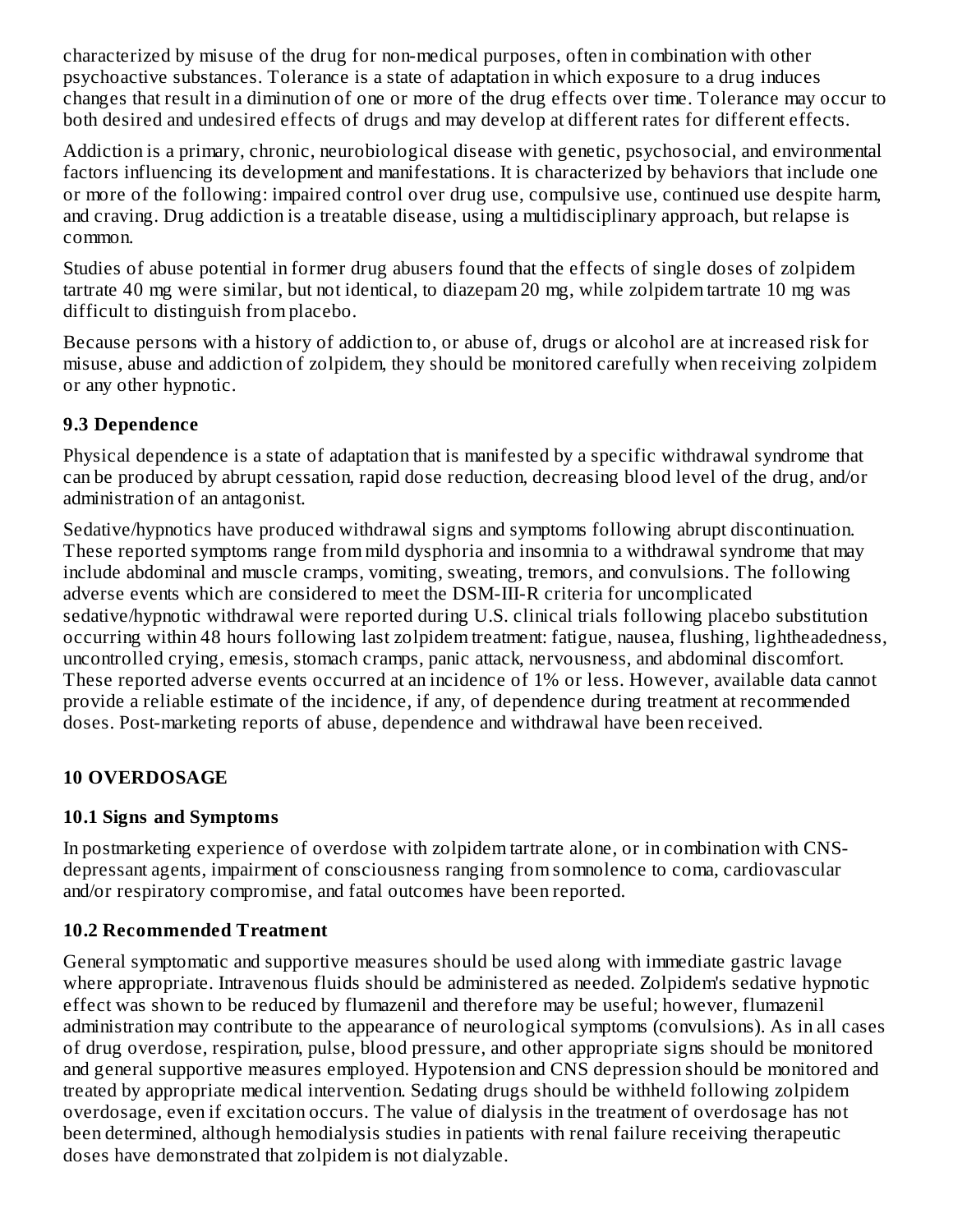As with the management of all overdosage, the possibility of multiple drug ingestion should be considered. The physician may wish to consider contacting a poison control center for up-to-date information on the management of hypnotic drug product overdosage.

## **11 DESCRIPTION**

Zolpidem tartrate is a gamma-aminobutyric acid (GABA) A agonist of the imidazopyridine class and is available in 5 mg and 10 mg strength tablets for oral administration.

Chemically, zolpidem is N,N,6-trimethyl-2-p-tolylimidazo[1,2-a] pyridine-3-acetamide L-(+)-tartrate (2:1). It has the following structure:



Zolpidem tartrate is a white to off-white crystalline powder that is sparingly soluble in water, alcohol, and propylene glycol. It has a molecular weight of 764.88.

Each zolpidem tartrate tablet includes the following inactive ingredients: hypromellose, lactose monohydrate, magnesium stearate, microcrystalline cellulose, sodium starch glycolate, and titanium dioxide; the 5-mg tablet also contains FD&C Blue #2 Aluminum Lake, FD&C Red #40 Aluminum Lake, polyethylene glycol, polyvinyl alcohol, and talc; the 10-mg tablet also contains stearic acid and triacetin.

## **12 CLINICAL PHARMACOLOGY**

## **12.1 Mechanism of Action**

Zolpidem, the active moiety of zolpidem tartrate, is a hypnotic agent with a chemical structure unrelated to benzodiazepines, barbiturates, or other drugs with known hypnotic properties. It interacts with a GABA-BZ receptor complex and shares some of the pharmacological properties of the benzodiazepines. In contrast to the benzodiazepines, which non-selectively bind to and activate all BZ receptor subtypes, zolpidem*in vitro* binds the  $\mathtt{BZ}_1$  receptor preferentially with a high affinity ratio of the  $\alpha_1/\alpha_5$  subunits. This selective binding of zolpidem on the BZ $_1$  receptor is not absolute, but it may explain the relative absence of myorelaxant and anticonvulsant effects in animal studies as well as the preservation of deep sleep (stages 3 and 4) in human studies of zolpidem tartrate at hypnotic doses.

## **12.3 Pharmacokinetics**

The pharmacokinetic profile of zolpidem tartrate tablets is characterized by rapid absorption from the gastrointestinal tract and a short elimination half-life (T $_{1/2}$ ) in healthy subjects.

In a single-dose crossover study in 45 healthy subjects administered 5 and 10 mg zolpidem tartrate tablets, the mean peak concentrations  $(C_{max})$  were 59 (range: 29 to 113) and 121 (range: 58 to 272) ng/mL, respectively, occurring at a mean time (T $_{\rm max}$ ) of 1.6 hours for both. The mean zolpidem tartrate tablets elimination half-life was 2.6 (range: 1.4 to 4.5) and 2.5 (range: 1.4 to 3.8) hours, for the 5 and 10 mg tablets, respectively. Zolpidem tartrate tablets are converted to inactive metabolites that are eliminated primarily by renal excretion. Zolpidem tartrate tablets demonstrated linear kinetics in the dose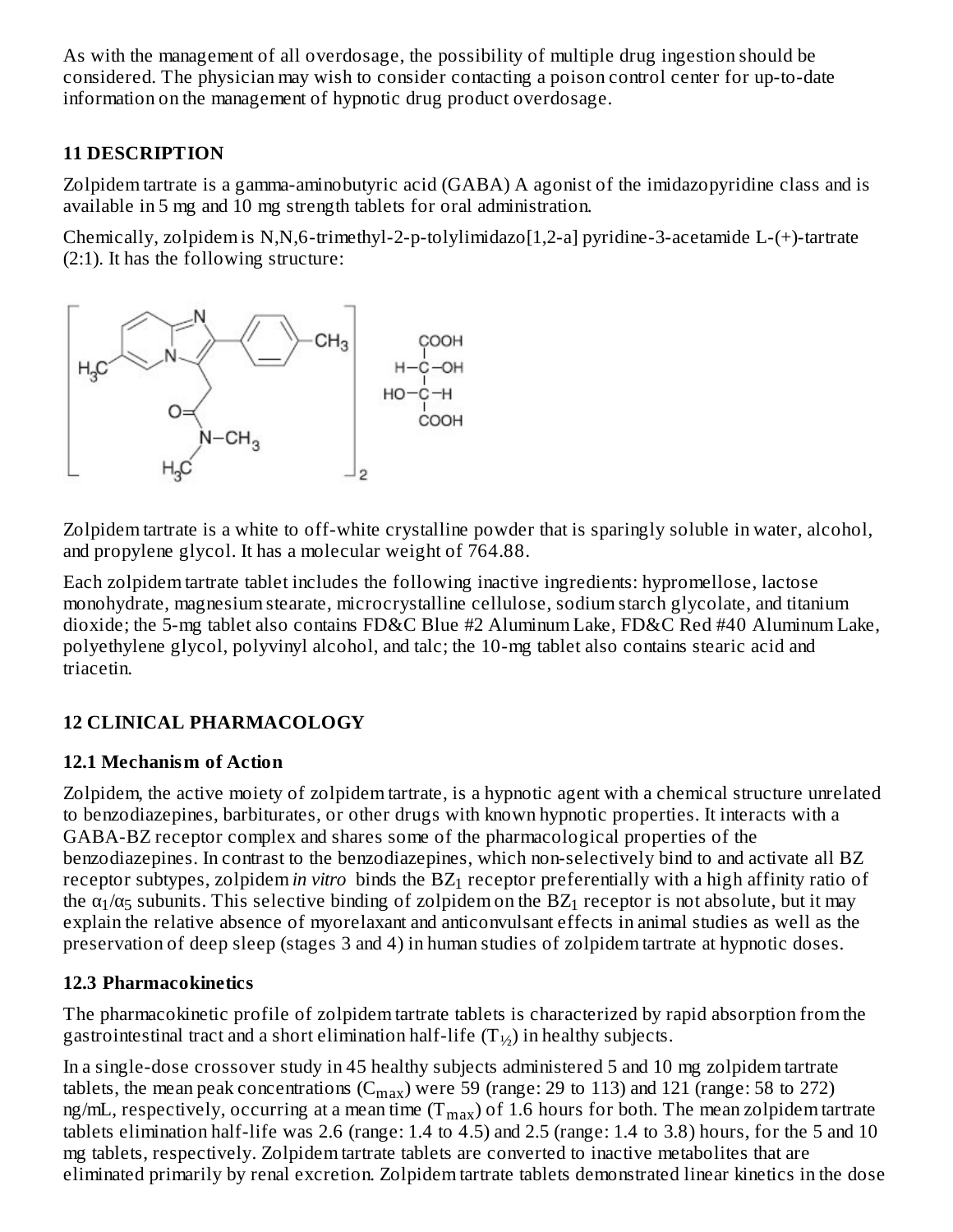range of 5 to 20 mg. Total protein binding was found to be  $92.5 \pm 0.1\%$  and remained constant, independent of concentration between 40 and 790 ng/mL. Zolpidem did not accumulate in young adults following nightly dosing with 20 mg zolpidem tartrate tablets for 2 weeks.

A food-effect study in 30 healthy male subjects compared the pharmacokinetics of zolpidem tartrate tablets 10 mg when administered while fasting or 20 minutes after a meal. Results demonstrated that with food, mean AUC and  $\rm{C_{max}}$  were decreased by 15% and 25%, respectively, while mean  $\rm{T_{max}}$  was prolonged by 60% (from 1.4 to 2.2 hr). The half-life remained unchanged. These results suggest that, for faster sleep onset, zolpidem tartrate tablets should not be administered with or immediately after a meal.

## *Special Populations*

#### *Elderly:*

In the elderly, the dose for zolpidem tartrate tablets should be 5 mg *[see Warnings and Precautions (5) and Dosage and Administration (2)]*. This recommendation is based on several studies in which the mean  $\rm C_{max},$   $\rm T_{\rm \gamma_{2}},$  and AUC were significantly increased when compared to results in young adults. In one study of eight elderly subjects (> 70 years), the means for  $\rm C_{max},$   $\rm T_{\gamma_2}$ , and AUC significantly increased by 50% (255 vs. 384 ng/mL), 32% (2.2 vs. 2.9 hr), and 64% (955 vs. 1,562 ng·hr/mL), respectively, as compared to younger adults (20 to 40 years) following a single 20 mg oral dose. Zolpidem tartrate tablets did not accumulate in elderly subjects following nightly oral dosing of 10 mg for 1 week.

#### *Hepatic Impairment:*

The pharmacokinetics of zolpidem tartrate tablets in eight patients with chronic hepatic insufficiency were compared to results in healthy subjects. Following a single 20 mg oral zolpidem tartrate dose, mean C $_{\rm max}$  and AUC were found to be two times (250 vs. 499 ng/mL) and five times (788 vs. 4,203 ng·hr/mL) higher, respectively, in hepatically-compromised patients.  $\rm T_{max}$  did not change. The mean half-life in cirrhotic patients of 9.9 hr (range: 4.1 to 25.8 hr) was greater than that observed in normal subjects of 2.2 hr (range: 1.6 to 2.4 hr). Dosing should be modified accordingly in patients with hepatic insufficiency *[see Dosage and Administration (2.2)].*

#### *Renal Impairment:*

The pharmacokinetics of zolpidem tartrate were studied in 11 patients with end-stage renal failure (mean  $Cl_{Cr}$  = 6.5  $\pm$  1.5 mL/min) undergoing hemodialysis three times a week, who were dosed with zolpidem tartrate 10 mg orally each day for 14 or 21 days. No statistically significant differences were observed for  $\rm C_{max},$   $\rm T_{max},$  half-life, and AUC between the first and last day of drug administration when baseline concentration adjustments were made. Zolpidem was not hemodialyzable. No accumulation of unchanged drug appeared after 14 or 21 days. Zolpidem pharmacokinetics were not significantly different in renally impaired patients. No dosage adjustment is necessary in patients with compromised renal function.

#### **Drug Interactions**

#### *CNS-depressants*

Co-administration of zolpidem with other CNS depressants increases the risk of CNS depression *[see Warnings and Precautions (5.1)].* Zolpidem tartrate was evaluated in healthy volunteers in singledose interaction studies for several CNS drugs. Imipramine in combination with zolpidem produced no pharmacokinetic interaction other than a 20% decrease in peak levels of imipramine, but there was an additive effect of decreased alertness. Similarly, chlorpromazine in combination with zolpidem produced no pharmacokinetic interaction, but there was an additive effect of decreased alertness and psychomotor performance.

A study involving haloperidol and zolpidem revealed no effect of haloperidol on the pharmacokinetics or pharmacodynamics of zolpidem. The lack of a drug interaction following single-dose administration does not predict the absence of an effect following chronic administration.

An additive adverse effect on psychomotor performance between alcohol and oral zolpidem was demonstrated *[see Warnings and Precautions (5.1)].*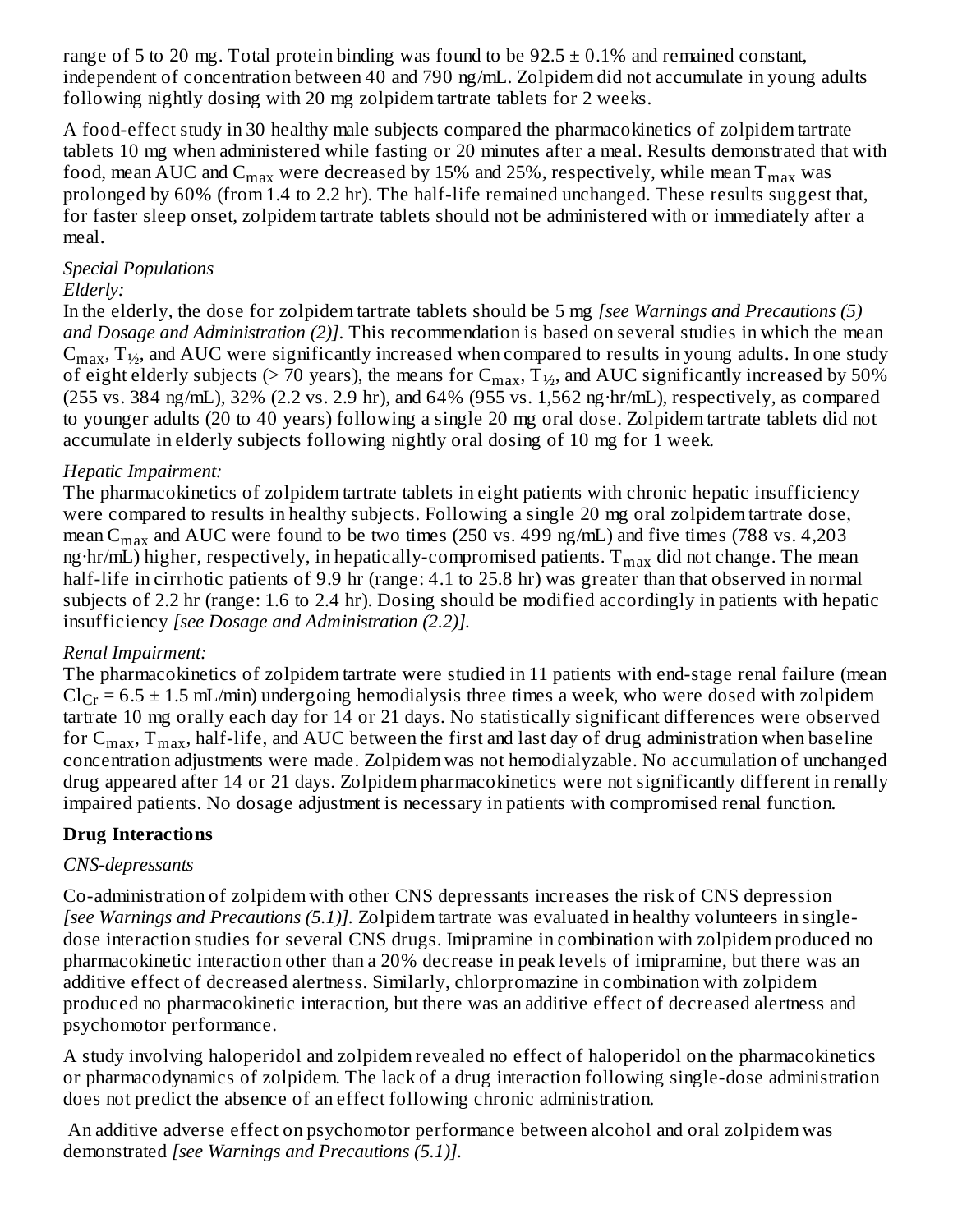Following five consecutive nightly doses at bedtime of oral zolpidem tartrate 10 mg in the presence of sertraline 50 mg (17 consecutive daily doses, at 7:00 am, in healthy female volunteers), zolpidem  $\rm{C_{max}}$ was significantly higher (43%) and  $\rm T_{max}$  was significantly decreased (-53%). Pharmacokinetics of sertraline and N-desmethylsertraline were unaffected by zolpidem.

A single-dose interaction study with zolpidem tartrate 10 mg and fluoxetine 20 mg at steady-state levels in male volunteers did not demonstrate any clinically significant pharmacokinetic or pharmacodynamic interactions. When multiple doses of zolpidem and fluoxetine were given at steady state and the concentrations evaluated in healthy females, an increase in the zolpidem half-life (17%) was observed. There was no evidence of an additive effect in psychomotor performance.

## *Drugs that Affect Drug Metabolism via Cytochrome P450*

Some compounds known to inhibit CYP3A may increase exposure to zolpidem. The effect of inhibitors of other P450 enzymes on the pharmacokinetics of zolpidem is unknown.

A single-dose interaction study with zolpidem tartrate 10 mg and itraconazole 200 mg at steady-state levels in male volunteers resulted in a 34% increase in  $\mathrm{AUC}_\mathrm{o}$ - $\infty$  of zolpidem tartrate. There were no pharmacodynamic effects of zolpidem detected on subjective drowsiness, postural sway, or psychomotor performance.

A single-dose interaction study with zolpidem tartrate 10 mg and rifampin 600 mg at steady-state levels in female subjects showed significant reductions of the AUC (-73%),  $\rm{C_{max}}$  (-58%), and T $_{1/2}$  (-36 %) of zolpidem together with significant reductions in the pharmacodynamic effects of zolpidem tartrate. Rifampin, a CYP3A4 inducer, significantly reduced the exposure to and the pharmacodynamic effects of zolpidem.

A single-dose interaction study with zolpidem tartrate 5 mg and ketoconazole, a potent CYP3A4 inhibitor, given as 200 mg twice daily for 2 days increased  $\rm{C_{max}}$  of zolpidem (30%) and the total  $\rm{AUC}$ of zolpidem (70%) compared to zolpidem alone and prolonged the elimination half-life (30 %) along with an increase in the pharmacodynamic effects of zolpidem. Consideration should be given to using a lower dose of zolpidem when ketoconazole and zolpidem are given together.

## *Other Drugs with No Interactions with Zolpidem*

A study involving cimetidine/zolpidem tartrate and ranitidine/zolpidem tartrate combinations revealed no effect of either drug on the pharmacokinetics or pharmacodynamics of zolpidem.

Zolpidem tartrate had no effect on digoxin pharmacokinetics and did not affect prothrombin time when given with warfarin in healthy subjects.

# **13 NONCLINICAL TOXICOLOGY**

## **13.1 Carcinogenesis, Mutagenesis, Impairment of Fertility**

## *Carcinogenesis:*

Zolpidem was administered to mice and rats for 2 years at oral doses of 4, 18, and 80 mg base/kg. In mice, these doses are approximately 2.5, 10, and 50 times the maximum recommended human dose (MRHD) of 10 mg/day  $(8 \text{ mg}$  zolpidem base) on mg/m<sup>2</sup> basis. In rats, these doses are approximately 5, 20, and 100 times the MRHD on a mg/m<sup>2</sup> basis. No evidence of carcinogenic potential was observed in mice. In rats, renal tumors (lipoma, liposarcoma) were seen at the mid- and high doses.

## *Mutagenesis:*

Zolpidem was negative in *in vitro* (bacterial reverse mutation, mouse lymphoma, and chromosomal aberration) and *in vivo* (mouse micronucleus) genetic toxicology assays.

## *Impairment of fertility:*

Oral administration of zolpidem (doses of 4, 20, and 100 mg base/kg/day) to rats prior to and during mating, and continuing in females through postpartum day 25, resulted in irregular estrus cycles and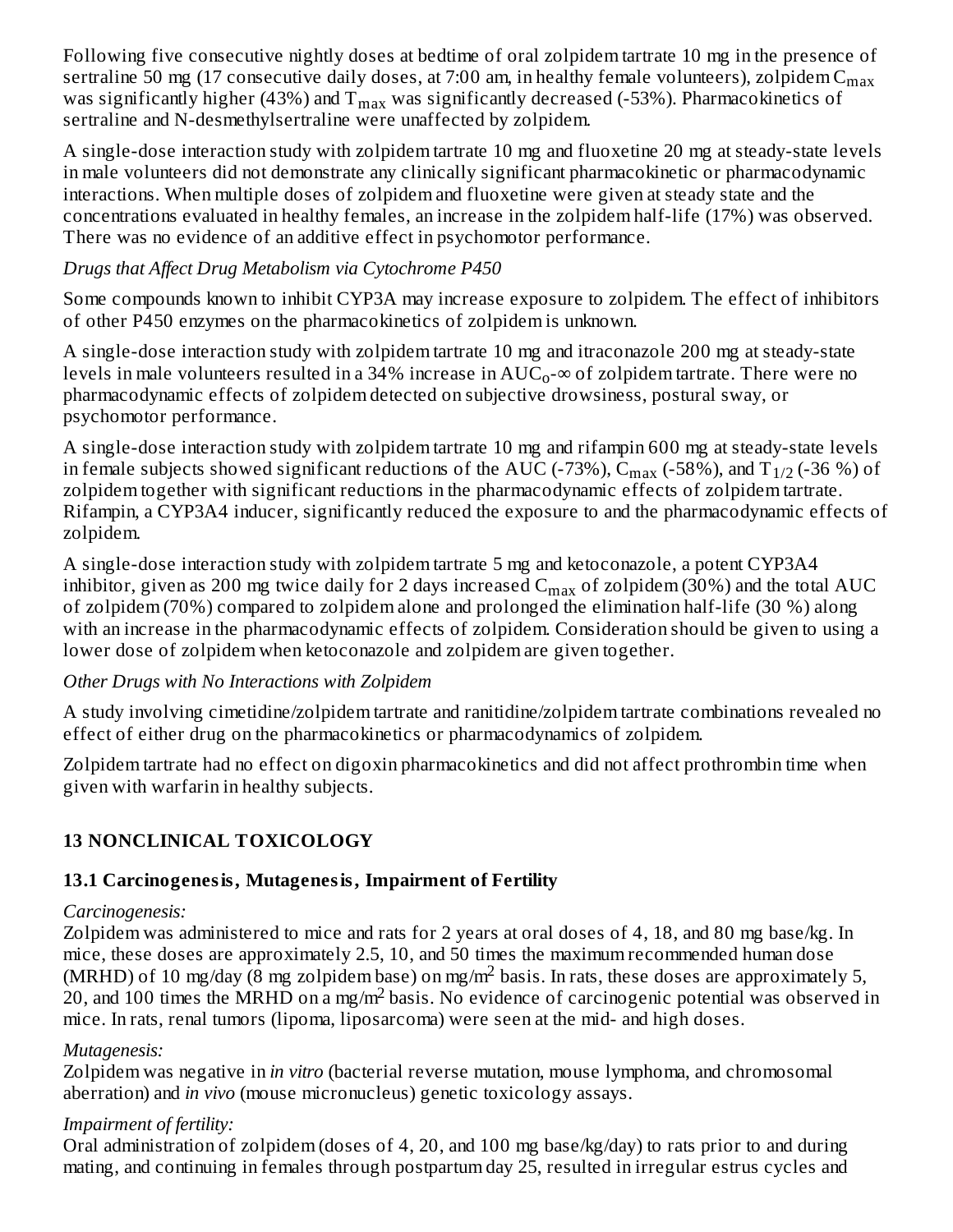prolonged precoital intervals at the highest dose tested. The no-effect dose for these findings is approximately 24 times the MRHD on a mg/m<sup>2</sup> basis. There was no impairment of fertility at any dose tested.

## **14 CLINICAL STUDIES**

## **14.1 Transient Insomnia**

Normal adults experiencing transient insomnia ( $n = 462$ ) during the first night in a sleep laboratory were evaluated in a double-blind, parallel group, single-night trial comparing two doses of zolpidem (7.5 and 10 mg) and placebo. Both zolpidem doses were superior to placebo on objective (polysomnographic) measures of sleep latency, sleep duration, and number of awakenings.

Normal elderly adults (mean age 68) experiencing transient insomnia (n = 35) during the first two nights in a sleep laboratory were evaluated in a double-blind, crossover, 2-night trial comparing four doses of zolpidem (5, 10, 15 and 20 mg) and placebo. All zolpidem doses were superior to placebo on the two primary PSG parameters (sleep latency and efficiency) and all four subjective outcome measures (sleep duration, sleep latency, number of awakenings, and sleep quality).

## **14.2 Chronic Insomnia**

Zolpidem was evaluated in two controlled studies for the treatment of patients with chronic insomnia (most closely resembling primary insomnia, as defined in the APA Diagnostic and Statistical Manual of Mental Disorders, DSM-IV™). Adult outpatients with chronic insomnia ( $n = 75$ ) were evaluated in a double-blind, parallel group, 5-week trial comparing two doses of zolpidem tartrate and placebo. On objective (polysomnographic) measures of sleep latency and sleep efficiency, zolpidem 10 mg was superior to placebo on sleep latency for the first 4 weeks and on sleep efficiency for weeks 2 and 4. Zolpidem was comparable to placebo on number of awakenings at both doses studied.

Adult outpatients (n = 141) with chronic insomnia were also evaluated, in a double-blind, parallel group, 4-week trial comparing two doses of zolpidem and placebo. Zolpidem 10 mg was superior to placebo on a subjective measure of sleep latency for all 4 weeks, and on subjective measures of total sleep time, number of awakenings, and sleep quality for the first treatment week.

Increased wakefulness during the last third of the night as measured by polysomnography has not been observed in clinical trials with zolpidem tartrate tablets.

## **14.3 Studies Pertinent to Safety Concerns for Sedative/Hypnotic Drugs**

*Next-day residual effects:* Next-day residual effects of zolpidem tartrate tablets were evaluated in seven studies involving normal subjects. In three studies in adults (including one study in a phase advance model of transient insomnia) and in one study in elderly subjects, a small but statistically significant decrease in performance was observed in the Digit Symbol Substitution Test (DSST) when compared to placebo. Studies of zolpidem tartrate tablets in non-elderly patients with insomnia did not detect evidence of next-day residual effects using the DSST, the Multiple Sleep Latency Test (MSLT), and patient ratings of alertness.

*Rebound effects:* There was no objective (polysomnographic) evidence of rebound insomnia at recommended doses seen in studies evaluating sleep on the nights following discontinuation of zolpidem tartrate tablets. There was subjective evidence of impaired sleep in the elderly on the first post-treatment night at doses above the recommended elderly dose of 5 mg.

*Memory impairment:* Controlled studies in adults utilizing objective measures of memory yielded no consistent evidence of next-day memory impairment following the administration of zolpidem tartrate tablets. However, in one study involving zolpidem doses of 10 and 20 mg, there was a significant decrease in next-morning recall of information presented to subjects during peak drug effect (90 minutes post-dose), i.e., these subjects experienced anterograde amnesia. There was also subjective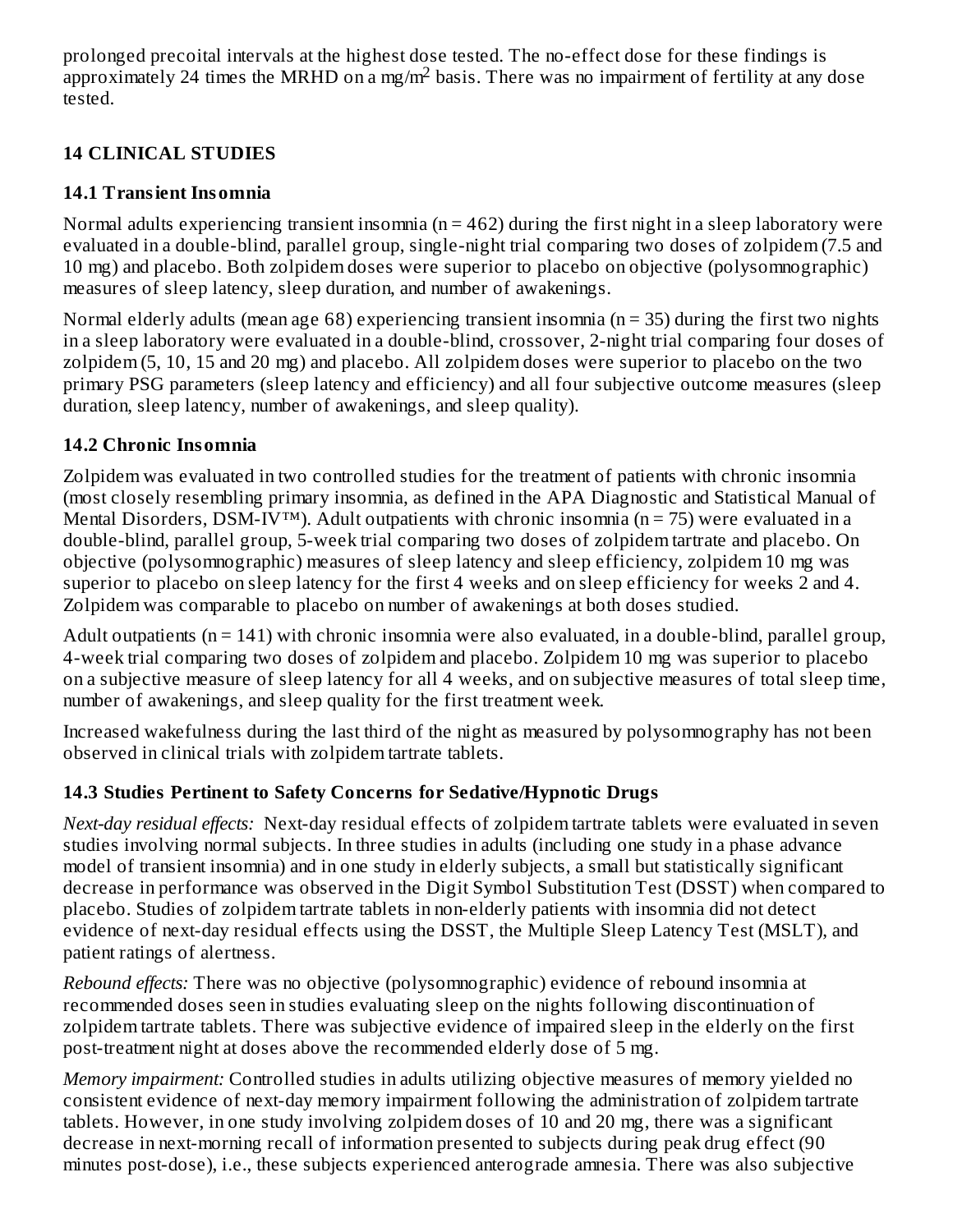evidence from adverse event data for anterograde amnesia occurring in association with the administration of zolpidem tartrate tablets, predominantly at doses above 10 mg.

*Effects on sleep stages:* In studies that measured the percentage of sleep time spent in each sleep stage, zolpidem tartrate tablets have generally been shown to preserve sleep stages. Sleep time spent in stages 3 and 4 (deep sleep) was found comparable to placebo with only inconsistent, minor changes in REM (paradoxical) sleep at the recommended dose.

## **16 HOW SUPPLIED/STORAGE AND HANDLING**

Repackaged by Aphena Pharma Solutions - TN. See *Repackaging Information* for available configurations.



Zolpidem Tartrate Tablets are available as:

5 mg, pink, film-coated, capsule-shaped, unscored, debossed "6468" on one side and debossed "V" on the reverse side, available as follows:

- Bottles of 10: NDC 0603-6468-10
- Bottles of 20: NDC 0603-6468-09
- Bottles of 30: NDC 0603-6468-16
- Bottles of 100: NDC 0603-6468-21
- Bottles of 500: NDC 0603-6468-28
- Bottles of 1000: NDC 0603-6468-32

10 mg, white, film-coated, capsule-shaped, unscored, debossed "6469" on one side and debossed "V" on the reverse side, available as follows:

- Bottles of 10: NDC 0603-6469-10
- Bottles of 15: NDC 0603-6469-13
- Bottles of 20: NDC 0603-6469-09
- Bottles of 30: NDC 0603-6469-16
- Bottles of 60: NDC 0603-6469-20
- Bottles of 90: NDC 0603-6469-02
- Bottles of 100: NDC 0603-6469-21
- Bottles of 500: NDC 0603-6469-28
- Bottles of 1000: NDC 0603-6469-32

Store at controlled room temperature 20° to 25°C (68° to 77°F) [see USP Controlled Room Temperature].

## **17 PATIENT COUNSELING INFORMATION**

*See FDA-approved patient labeling (Medication Guide).*

Inform patients and their families about the benefits and risks of treatment with zolpidem tartrate tablets. Inform patients of the availability of a Medication Guide and instruct them to read the Medication Guide prior to initiating treatment with zolpidem tartrate tablets and with each prescription refill. Review the zolpidem tartrate tablets Medication Guide with every patient prior to initiation of treatment. Instruct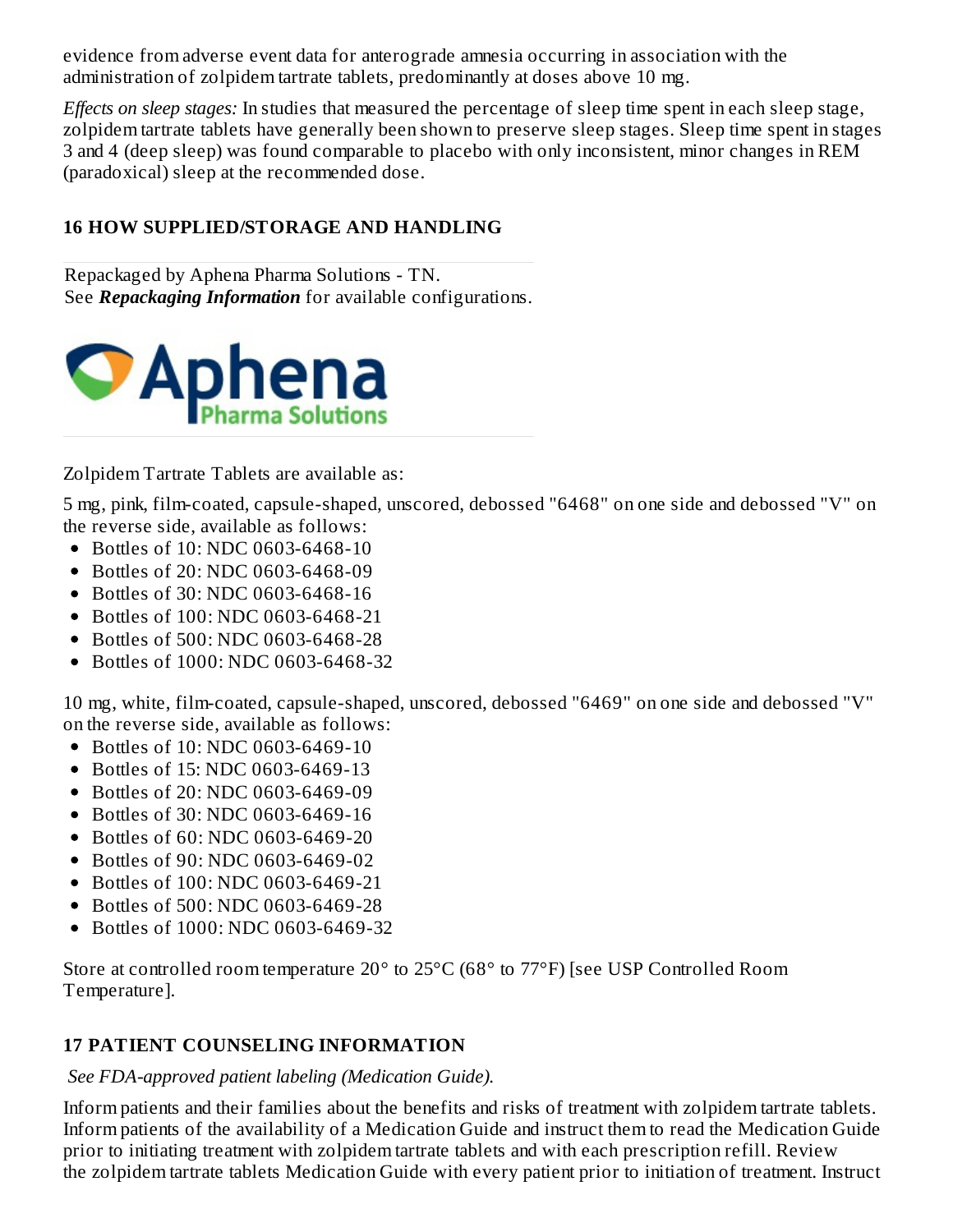patients or caregivers that zolpidem tartrate should be taken only as prescribed.

## *CNS Depressant Effects and Next-Day Impairment*

Tell patients that zolpidem tartrate tablets have the potential to cause next-day impairment, and that this risk is increased if dosing instructions are not carefully followed. Tell patients to wait for at least 8 hours after dosing before driving or engaging in other activities requiring full mental alertness. Inform patients that impairment can be present despite feeling fully awake.

#### *Severe Anaphylactic and Anaphylactoid Reactions*

Inform patients that severe anaphylactic and anaphylactoid reactions have occurred with zolpidem. Describe the signs/symptoms of these reactions and advise patients to seek medical attention immediately if any of them occur.

#### *Sleep-driving and Other Complex Behaviors*

Instruct patients and their families that sedative hypnotics can cause abnormal thinking and behavior change, including "sleep driving" and other complex behaviors while not being fully awake (preparing and eating food, making phone calls, or having sex). Tell patients to call you immediately if they develop any of these symptoms.

#### *Suicide*

Tell patients to immediately report any suicidal thoughts.

#### *Alcohol and Other Drugs*

Ask patients about alcohol consumption, medicines they are taking, and drugs they may be taking without a prescription. Advise patients not to use zolpidem tartrate tablets if they drank alcohol that evening or before bed.

#### *Tolerance, Abuse, and Dependence*

Tell patients not to increase the dose of zolpidem tartrate tablets on their own, and to inform you if they believe the drug "does not work".

#### *Administration Instructions*

Patients should be counseled to take zolpidem tartrate tablets right before they get into bed and only when they are able to stay in bed a full night (7-8 hours) before being active again. Zolpidem tartrate tablets should not be taken with or immediately after a meal. Advise patients NOT to take zolpidem tartrate tablets if they drank alcohol that evening.

## **MEDICATION GUIDE**

#### **CIV**

## **ZOLPIDEM TARTRATE TABLETS**

Read the Medication Guide that comes with zolpidem tartrate tablets before you start taking it and each time you get a refill. There may be new information. This Medication Guide does not take the place of talking to your healthcare provider about your medical condition or treatment.

#### **What is the most important information I should know about zolpidem tartrate tablets?**

- **Do not take more zolpidem tartrate tablets than pres cribed.**
- **Do not take zolpidem tartrate tablets unless you are able to stay in bed a full night (7 to 8 hours) before you must be active again.**
- **Take zolpidem tartrate tablets right before you get in bed, not sooner.**

**Zolpidem tartrate tablets may caus e s erious side effects, including:**

**After taking zolpidem tartrate tablets, you may get up out of bed while not being fully awake**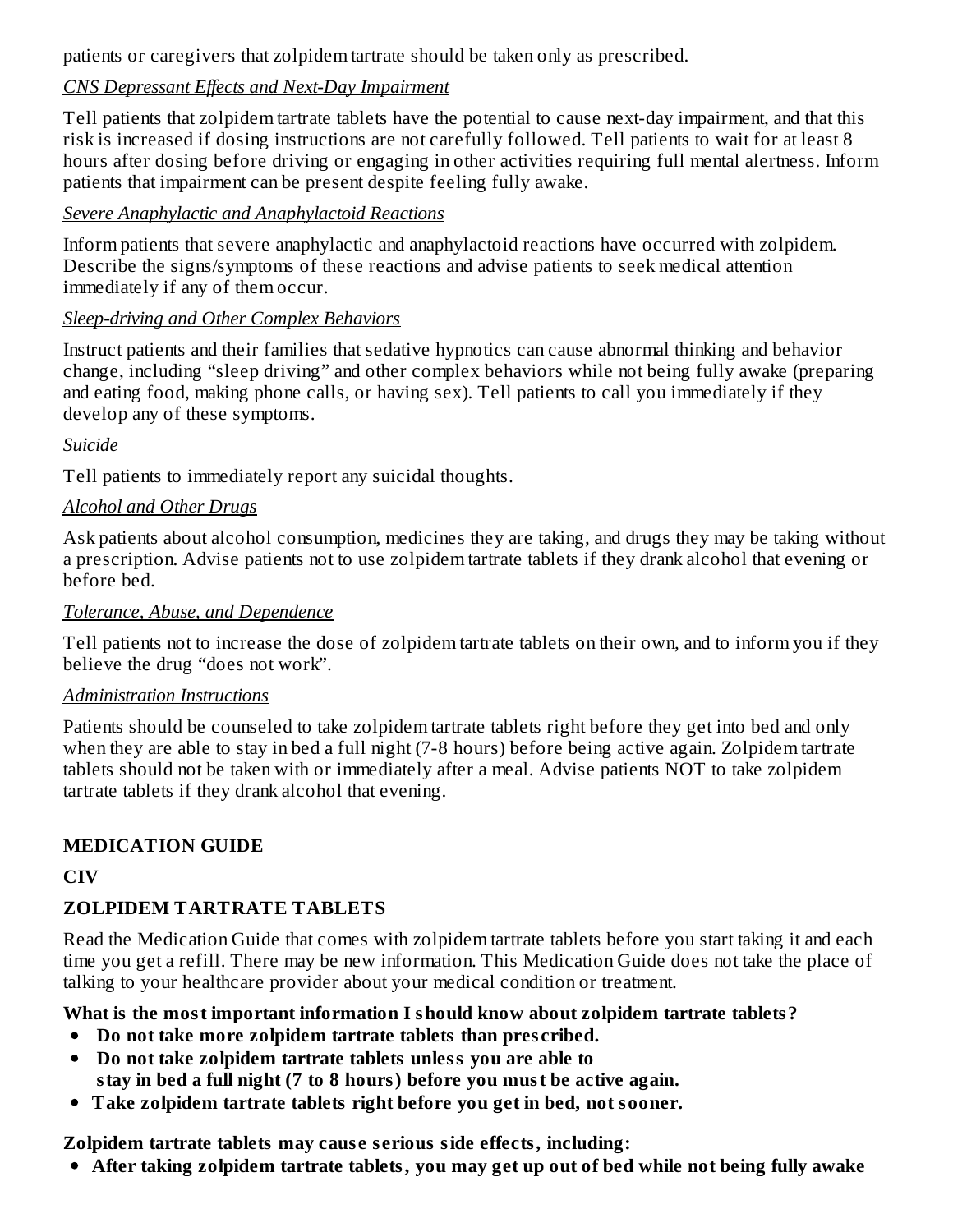**and do an activity that you do not know you are doing. The next morning, you may not remember that you did anything during the night.** You have a higher chance for doing these activities if you drink alcohol or take other medicines that make you sleepy with zolpidem tartrate tablets. Reported activities include:

- driving a car ("sleep-driving")
- making and eating food
- talking on the phone
- having sex
- sleep-walking

#### **Call your healthcare provider right away if you find out that you have done any of the above activities after taking zolpidem tartrate tablets.**

## **Do not take zolpidem tartrate tablets if you:**

- drank alcohol that evening or before bed
- took another medicine to help you sleep

## **What is zolpidem tartrate tablets?**

Zolpidem tartrate tablets is a sedative-hypnotic (sleep) medicine.

Zolpidem tartrate tablets is used in adults for the short-term treatment of a sleep problem called insomnia (trouble falling asleep).

It is not known if zolpidem tartrate tablets are safe and effective in children under the age of 18 years.

Zolpidem tartrate tablets is a federally controlled substance (C-IV) because it can be abused or lead to dependence. Keep zolpidem tartrate tablets in a safe place to prevent misuse and abuse. Selling or giving away zolpidem tartrate tablets may harm others, and is against the law. Tell your healthcare provider if you have ever abused or have been dependent on alcohol, prescription medicines or street drugs.

## **Who should not take zolpidem tartrate tablets?**

- Do not take zolpidem tartrate tablets if you are allergic to zolpidem or any other ingredients in zolpidem tartrate tablets. See the end of this Medication Guide for a complete list of ingredients in zolpidem tartrate tablets.
- Do not take zolpidem tartrate tablets if you have had an allergic reaction to drugs containing zolpidem, such as Ambien CR, Edluar, Zolpimist, or Intermezzo.

Symptoms of a serious allergic reaction to zolpidem can include:

swelling of your face, lips, and throat that may cause difficulty breathing or swallowing

## **What should I tell my healthcare provider before taking zolpidem tartrate tablets?**

#### **Zolpidem tartrate tablets may not be right for you. Before starting zolpidem tartrate tablets, tell your healthcare provider about all of your health conditions, including if you:**

- have a history of depression, mental illness, or suicidal thoughts
- have a history of drug or alcohol abuse or addiction
- have kidney or liver disease
- have a lung disease or breathing problems
- are pregnant, planning to become pregnant. It is not known if zolpidem tartrate tablets will harm your unborn baby.
- are breastfeeding or plan to breastfeed. Zolpidem tartrate can pass into your breast milk. It is not known if zolpidem tartrate tablets will harm your baby. Talk to your healthcare provider about the best way to feed your baby while you take zolpidem tartrate tablets.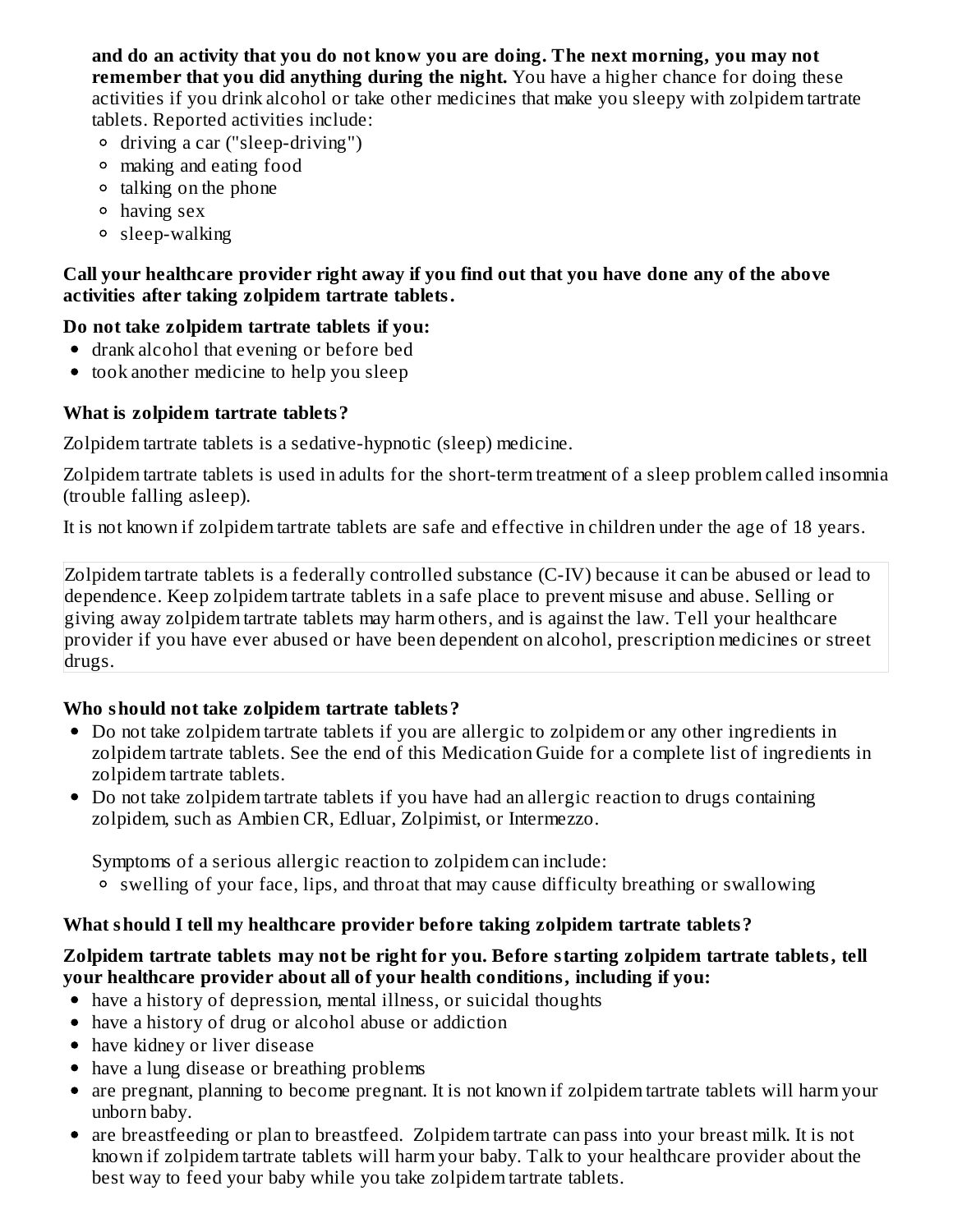**Tell your healthcare provider about all of the medicines you take,** including prescription and nonprescription medicines, vitamins and herbal supplements.

Medicines can interact with each other, sometimes causing serious side effects. **Do not take zolpidem tartrate tablets with other medicines that can make you sleepy unless your healthcare provider tells you to.**

Know the medicines you take. Keep a list of your medicines with you to show your healthcare provider and pharmacist each time you get a new medicine.

## **How should I take zolpidem tartrate tablets?**

- See **"What is the most important information I should know about zolpidem tartrate tablets?"**
- Take zolpidem tartrate tablets exactly as prescribed. Only take 1 zolpidem tartrate tablet a night if needed.
- Do not take zolpidem tartrate tablets if you drank alcohol that evening or before bed.
- You should not take zolpidem tartrate tablets with or right after a meal. Zolpidem tartrate tablets may help you fall asleep faster if you take it on an empty stomach.
- Call your healthcare provider if your insomnia worsens or is not better within 7 to 10 days. This may mean that there is another condition causing your sleep problem.
- If you take too much zolpidem tartrate tablets or overdose, get emergency treatment.

#### **What are the possible side effects of zolpidem tartrate tablets?**

#### **Zolpidem tartrate tablets may caus e s erious side effects, including:**

- getting out of bed while not being fully awake and do an activity that you do not know you are **doing.** See **"What is the most important information I should know about zolpidem tartrate tablets?"**
- **abnormal thoughts and behavior.** Symptoms include more outgoing or aggressive behavior than normal, confusion, agitation, hallucinations, worsening of depression, and suicidal thoughts or actions.
- **memory loss**
- **anxiety**
- **s evere allergic reactions.** Symptoms include swelling of the tongue or throat, and trouble breathing. Get emergency medical help if you get these symptoms after taking zolpidem tartrate tablets.

#### **Call your healthcare provider right away if you have any of the above side effects or any other side effects that worry you while using zolpidem tartrate tablets.**

#### **The most common side effects of zolpidem tartrate tablets are:**

- drowsiness
- dizziness
- diarrhea
- grogginess or feeling as if you have been drugged

#### **After you stop taking a sleep medicine,** you may have symptoms for 1 to 2 days such as:

- trouble sleeping
- nausea
- flushing
- lightheadedness
- uncontrolled crying
- vomiting
- stomach cramps
- panic attack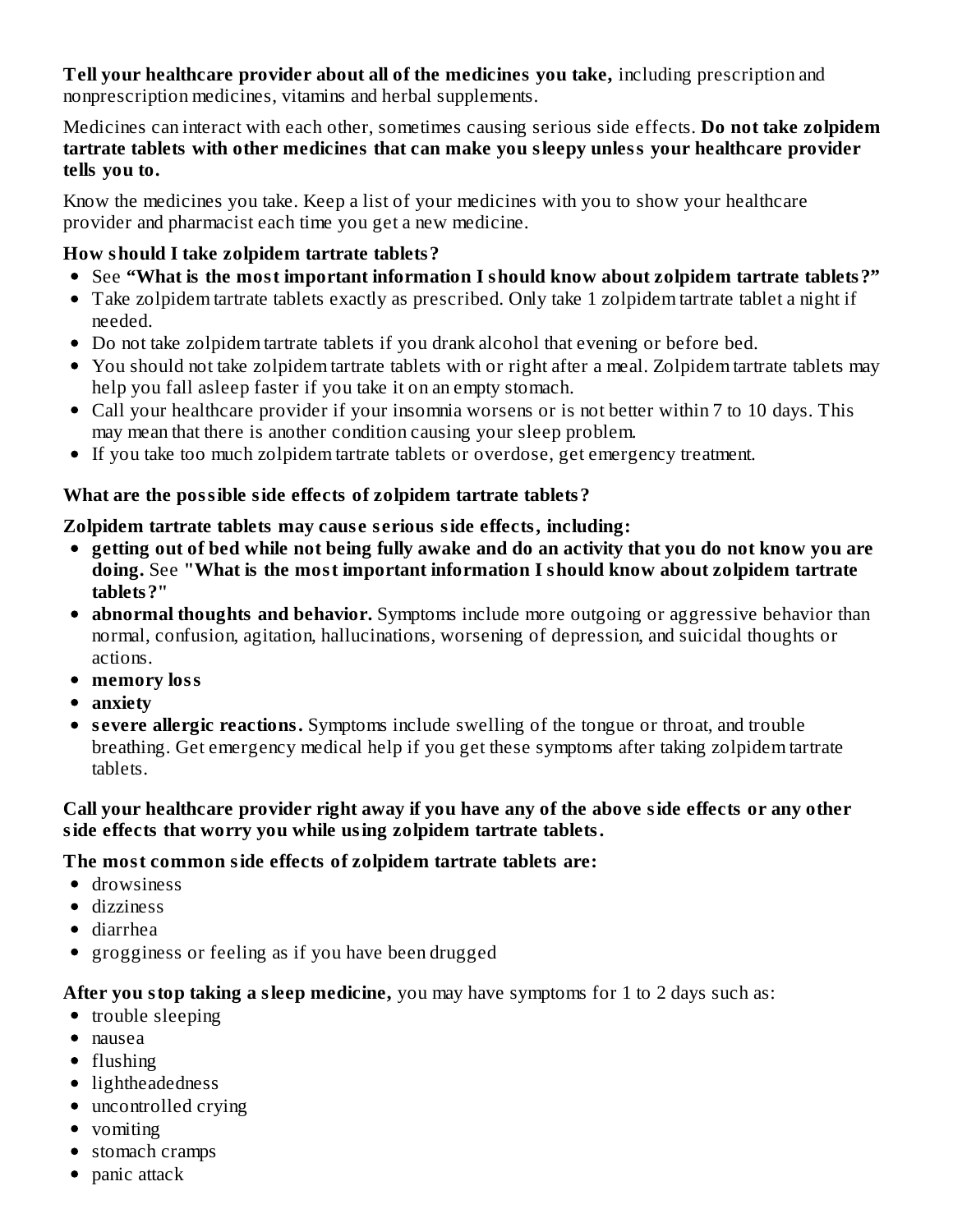- nervousness
- stomach area pain  $\bullet$

These are not all the side effects of zolpidem tartrate tablets. Ask your healthcare provider or pharmacist for more information.

Call your healthcare provider for medical advice about side effects. You may report side effects to FDA at 1-800-FDA-1088.

#### **How should I store zolpidem tartrate tablets?**

• Store zolpidem tartrate tablets at room temperature, 68° to 77°F (20° to 25°C).

#### **Keep zolpidem tartrate tablets and all medicines out of reach of children.**

#### **General Information about the safe and effective us e of zolpidem tartrate tablets**

Medicines are sometimes prescribed for purposes other than those listed in a Medication Guide.

Do not use zolpidem tartrate tablets for a condition for which it was not prescribed.

Do not share zolpidem tartrate tablets with other people, even if they have the same symptoms that you have. It may harm them and it is against the law.

This Medication Guide summarizes the most important information about zolpidem tartrate tablets. If you would like more information, talk with your healthcare provider. You can ask your healthcare provider or pharmacist for information about zolpidem tartrate tablets that is written for healthcare professionals.

#### **What are the ingredients in zolpidem tartrate tablets?**

**Active Ingredient:** Zolpidem tartrate

**Inactive Ingredients:** hypromellose, lactose monohydrate, magnesium stearate, microcrystalline cellulose, sodium starch glycolate, and titanium dioxide; the 5-mg tablet also contains FD&C Blue #2 Aluminum Lake, FD&C Red #40 Aluminum Lake, polyethylene glycol, polyvinyl alcohol, and talc; the 10-mg tablet also contains stearic acid and triacetin.

#### **Rx Only**

This Medication Guide has been approved by the U.S. Food and Drug Administration.

A SUPPLY OF MEDICATION GUIDES AS PRINTED AT THE END OF THIS INSERT IS AVAILABLE, FREE OF CHARGE, BY CALLING (800) 444-4011.

Manufactured for: **QUALITEST PHARMACEUTICALS** Huntsville, AL 35811

Manufactured by: Vintage Pharmaceuticals Huntsville, AL 35811

or

Manufactured by: Patheon Inc. Whitby, Ontario, Canada L1N 5Z5

Revised: 5/2013

2000005706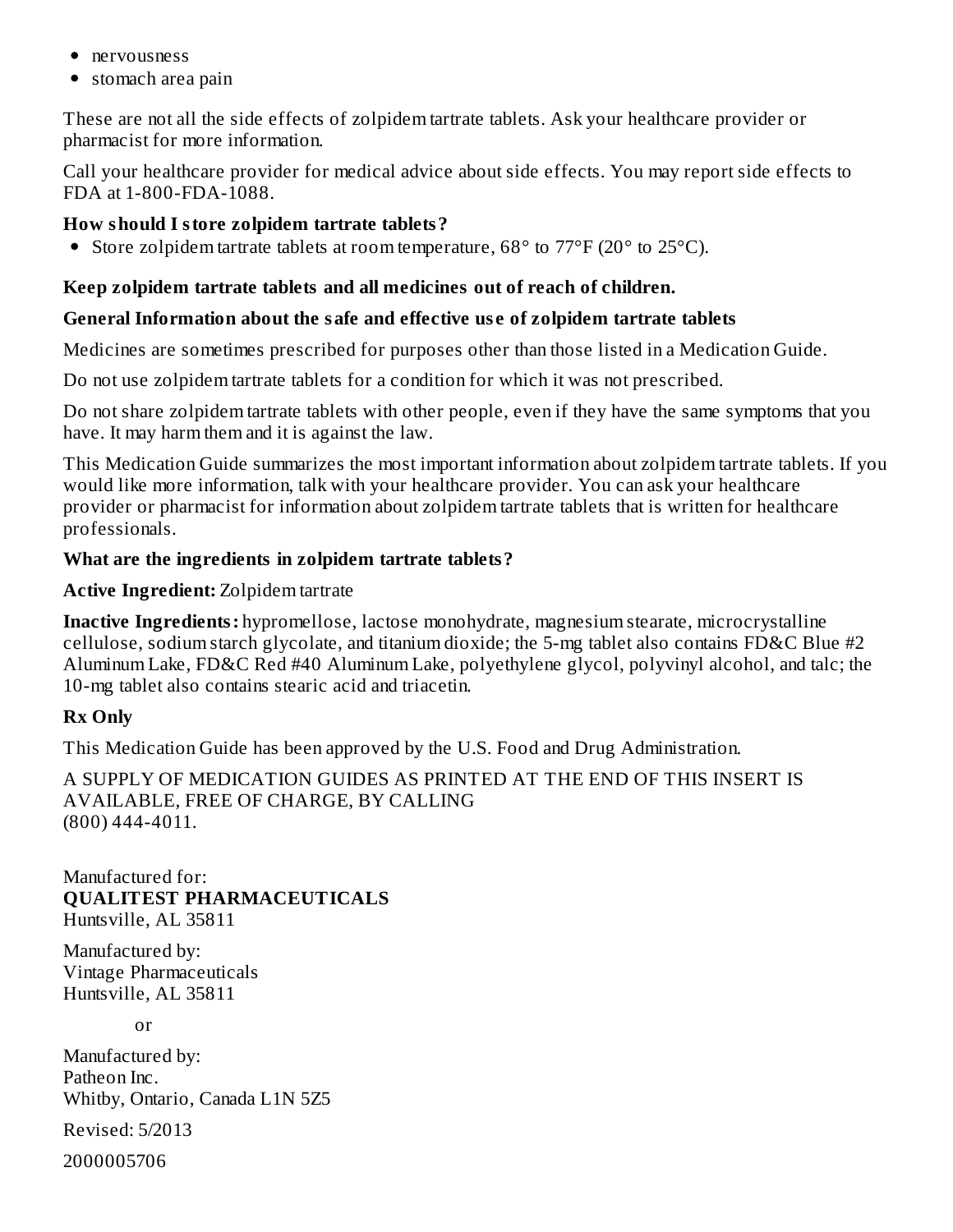#### **Repackaging Information**

Please reference the *How Supplied* section listed above for a description of individual tablets or capsules. This drug product has been received by Aphena Pharma - TN in a manufacturer or distributor packaged configuration and repackaged in full compliance with all applicable cGMP regulations. The package configurations available from Aphena are listed below:

| Count | 5 <sub>mg</sub> | 10 <sub>mg</sub> |
|-------|-----------------|------------------|
| 7     | 43353-620-07    | 43353-617-07     |
| 10    | 43353-620-10    | 43353-617-10     |
| 11    |                 | 43353-617-62     |
| 14    | 43353-620-14    | 43353-617-14     |
| 15    | 43353-620-15    | 43353-617-15     |
| 20    | 43353-620-20    | 43353-617-20     |
| 21    |                 | 43353-617-21     |
| 22    | 43353-620-59    | 43353-617-59     |
| 25    |                 | 43353-617-25     |
| 28    | 43353-620-28    | 43353-617-28     |
| 30    | 43353-620-30    | 43353-617-30     |
| 40    |                 | 43353-617-40     |
| 45    | 43353-620-45    | 43353-617-45     |
| 60    | 43353-620-53    | 43353-617-53     |
| 90    | 43353-620-60    | 43353-617-60     |

Store between 20°-25°C (68°-77°F). See USP Controlled Room Temperature. Dispense in a tight lightresistant container as defined by USP. Keep this and all drugs out of the reach of children.

Repackaged by:



Cookeville, TN 38506

20140410SC

#### **PRINCIPAL DISPLAY PANEL - 5mg**

NDC 43353-620 - **Zolpidem Tartrate** 5mg - Rx Only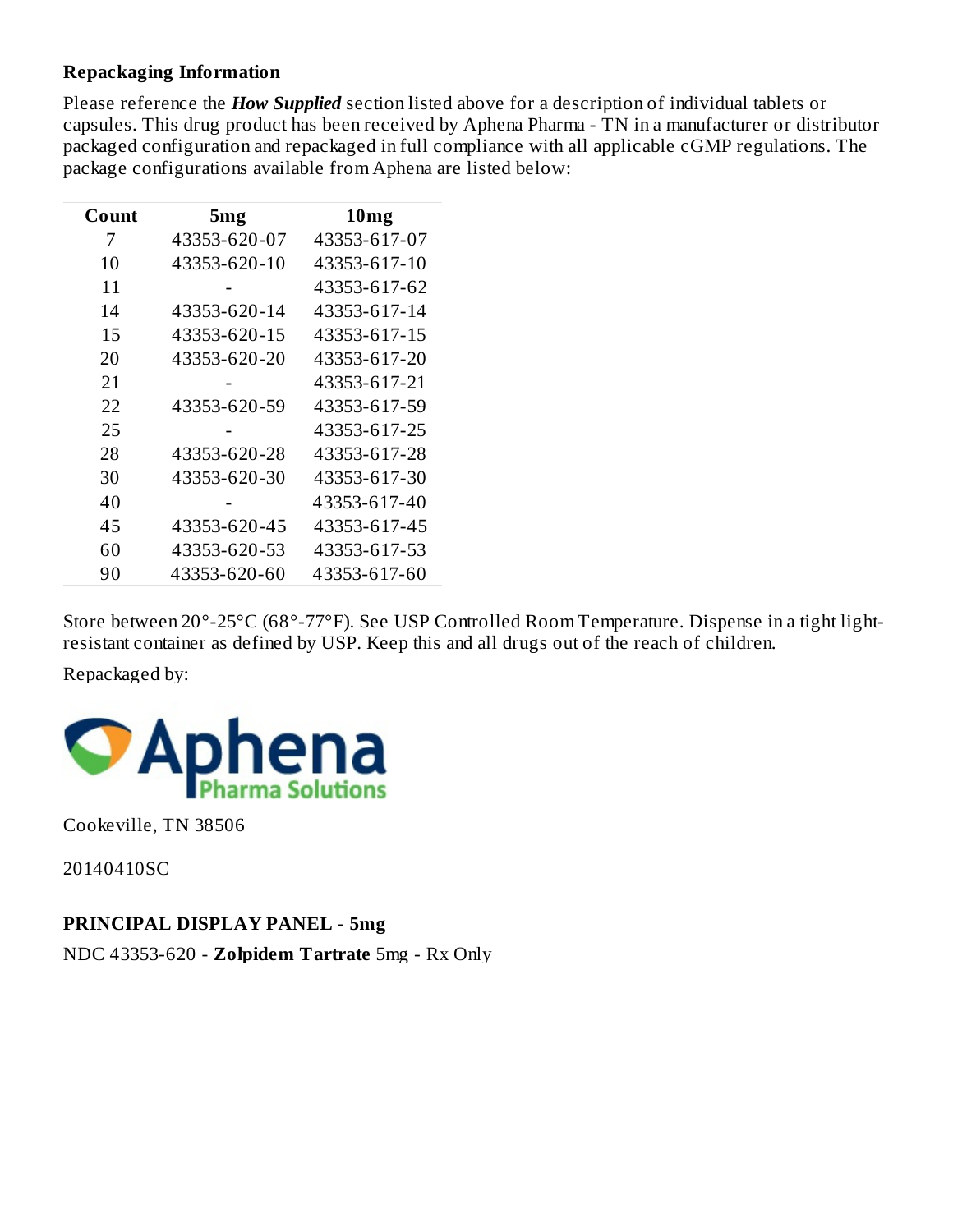**PRINCIPAL DISPLAY PANEL - 10mg**

NDC 43353-617 - **Zolpidem Tartrate** 10mg - Rx Only

zolpidem tartrate tablet, film coated

| <b>Product Information</b>                                               |                                   |                    |  |                                  |                 |
|--------------------------------------------------------------------------|-----------------------------------|--------------------|--|----------------------------------|-----------------|
| <b>Product Type</b>                                                      | <b>HUMAN</b><br>PRESCRIPTION DRUG | Item Code (Source) |  | NDC:43353-<br>620(NDC:0603-6468) |                 |
| ORAL.<br><b>Route of Administration</b><br><b>DEA Schedule</b>           |                                   | CIV                |  |                                  |                 |
|                                                                          |                                   |                    |  |                                  |                 |
| <b>Active Ingredient/Active Moiety</b>                                   |                                   |                    |  |                                  |                 |
| <b>Ingredient Name</b><br><b>Basis of Strength</b><br>Strength           |                                   |                    |  |                                  |                 |
| <b>ZOLPIDEM TARTRATE</b> (UNII: WY6W63843K) (ZOLPIDEM - UNII:7K383OQI23) |                                   |                    |  | ZOLPIDEM TARTRATE                | 5 <sub>mg</sub> |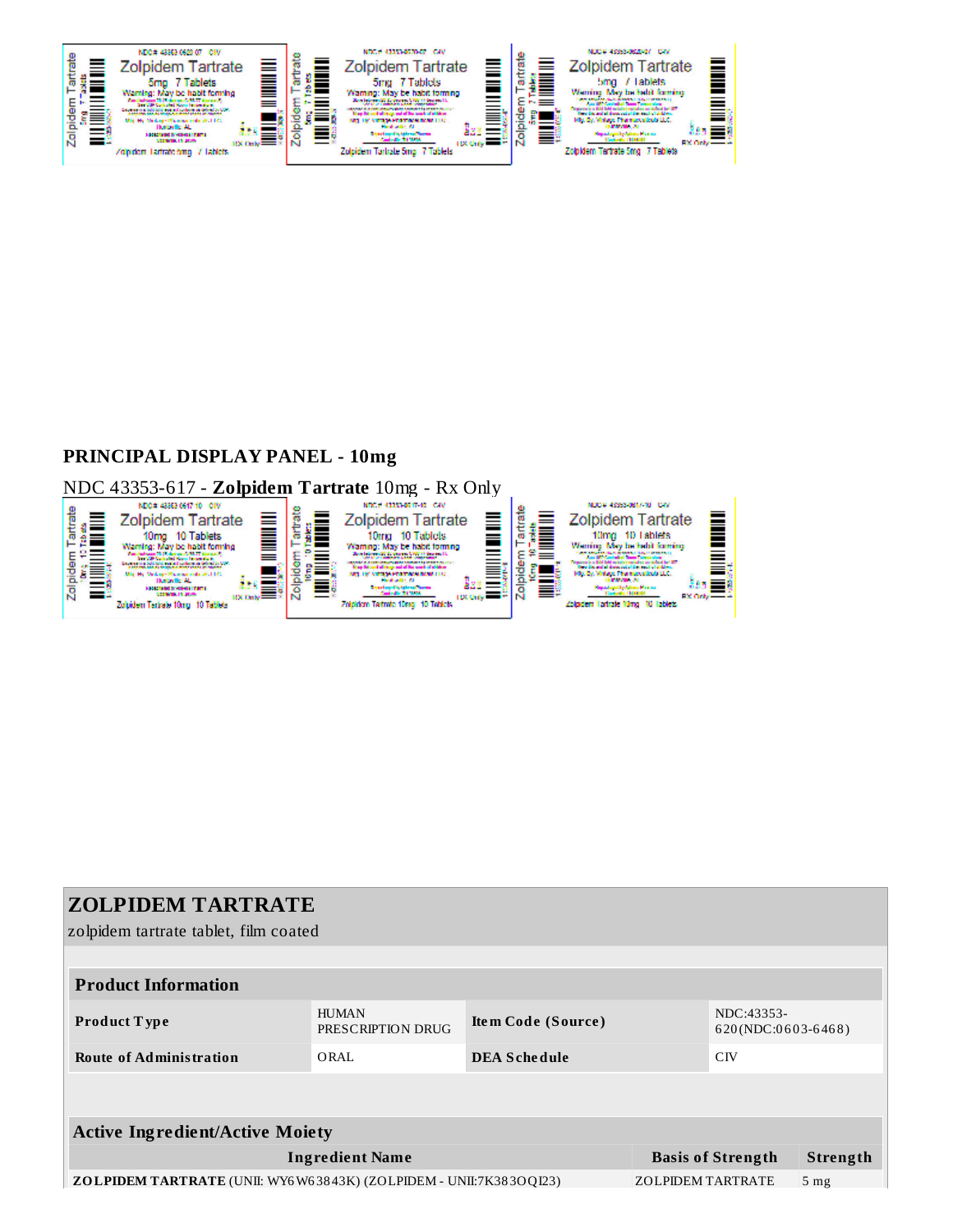| <b>Inactive Ingredients</b>                               |          |
|-----------------------------------------------------------|----------|
| <b>Ingredient Name</b>                                    | Strength |
| HYPROMELLOSES (UNII: 3NXW29V3WO)                          |          |
| <b>LACTOSE MONOHYDRATE (UNII: EWQ57Q8I5X)</b>             |          |
| <b>MAGNESIUM STEARATE (UNII: 70097M6I30)</b>              |          |
| CELLULOSE, MICRO CRYSTALLINE (UNII: OP1R32D61U)           |          |
| SO DIUM STARCH GLYCOLATE TYPE A POTATO (UNII: 5856J3G2A2) |          |
| <b>TITANIUM DIO XIDE</b> (UNII: 15FIX9 V2JP)              |          |
| FD&C BLUE NO. 2 (UNII: L06K8R7DQK)                        |          |
| FD&C RED NO. 40 (UNII: WZB9127XOA)                        |          |
| <b>POLYETHYLENE GLYCOLS (UNII: 3WJQ0SDW1A)</b>            |          |
| POLYVINYL ALCOHOL (UNII: 532B59J990)                      |          |
| TALC (UNII: 7SEV7J4R1U)                                   |          |
|                                                           |          |

| <b>Product Characteristics</b> |                       |                     |                    |  |  |
|--------------------------------|-----------------------|---------------------|--------------------|--|--|
| Color                          | <b>PINK</b>           | Score               | no score           |  |  |
| Shape                          | OVAL (capsule-shaped) | <b>Size</b>         | $10 \,\mathrm{mm}$ |  |  |
| Flavor                         |                       | <b>Imprint Code</b> | 6468;V             |  |  |
| <b>Contains</b>                |                       |                     |                    |  |  |

| <b>Packaging</b> |
|------------------|
|------------------|

| #            | Item Code             | Package Description     | <b>Marketing Start Date</b> | <b>Marketing End Date</b> |
|--------------|-----------------------|-------------------------|-----------------------------|---------------------------|
| $\mathbf{1}$ | NDC:43353-620-07      | 7 in 1 BOTTLE, PLASTIC  |                             |                           |
| $2^{\circ}$  | NDC:43353-620-10      | 10 in 1 BOTTLE, PLASTIC |                             |                           |
| 3            | NDC:43353-620-14      | 14 in 1 BOTTLE, PLASTIC |                             |                           |
| 4            | NDC:43353-620-15      | 15 in 1 BOTTLE, PLASTIC |                             |                           |
| 5.           | NDC:43353-620-20      | 20 in 1 BOTTLE, PLASTIC |                             |                           |
| 6            | NDC:43353-620-59      | 22 in 1 BOTTLE, PLASTIC |                             |                           |
|              | NDC:43353-620-28      | 28 in 1 BOTTLE, PLASTIC |                             |                           |
| 8            | NDC:43353-620-30      | 30 in 1 BOTTLE, PLASTIC |                             |                           |
| 9            | NDC:43353-620-45      | 45 in 1 BOTTLE, PLASTIC |                             |                           |
|              | 10 NDC:43353-620-53   | 60 in 1 BOTTLE, PLASTIC |                             |                           |
|              | $11$ NDC:43353-620-60 | 90 in 1 BOTTLE, PLASTIC |                             |                           |

| <b>Marketing Information</b> |                                                 |                             |                           |  |  |
|------------------------------|-------------------------------------------------|-----------------------------|---------------------------|--|--|
| <b>Marketing Category</b>    | <b>Application Number or Monograph Citation</b> | <b>Marketing Start Date</b> | <b>Marketing End Date</b> |  |  |
| ANDA                         | ANDA078616                                      | 11/21/2008                  |                           |  |  |

# **ZOLPIDEM TARTRATE**

zolpidem tartrate tablet, film coated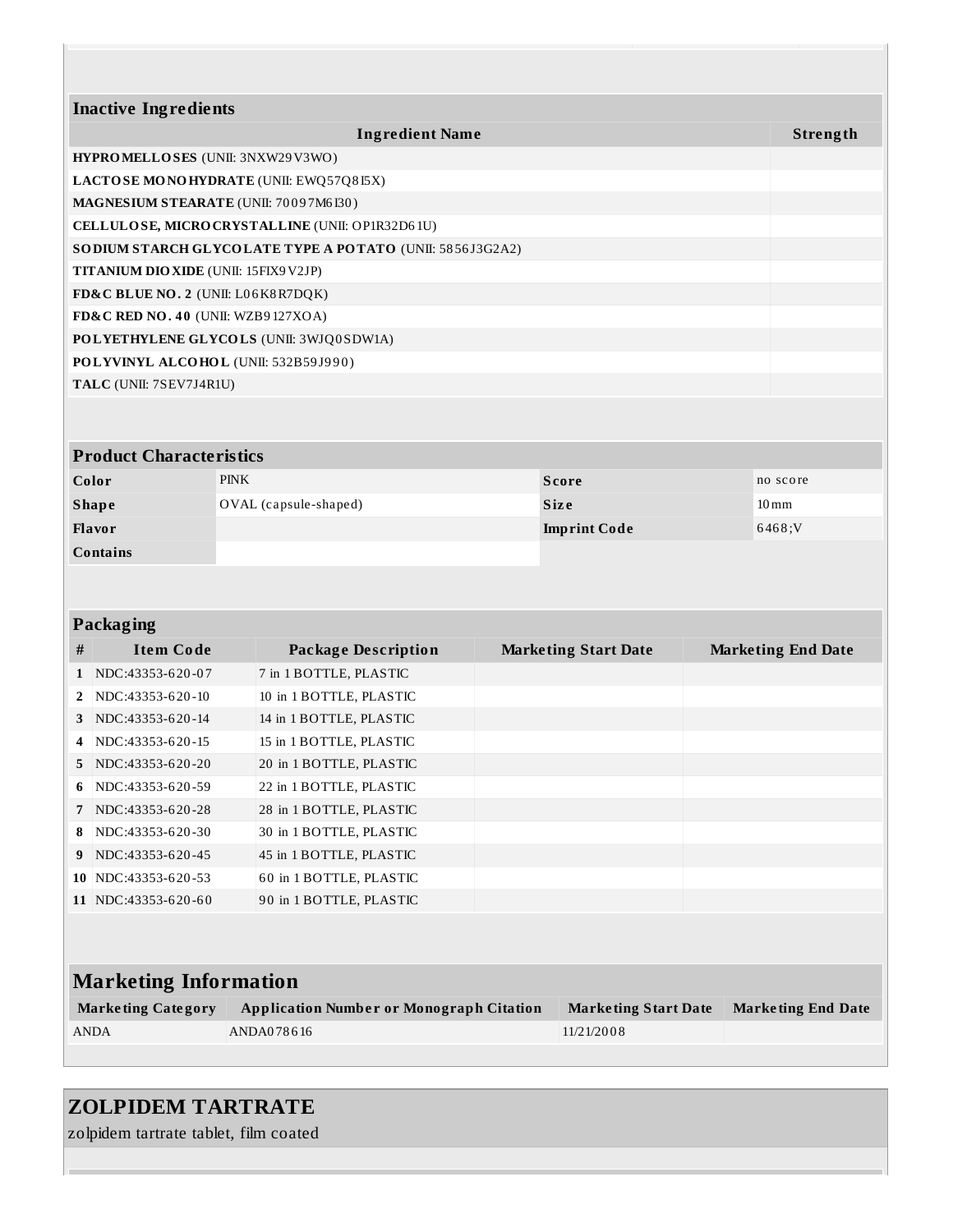| <b>Product Information</b>             |                                        |              |                                                                   |                     |                             |                          |                                  |          |  |  |  |  |
|----------------------------------------|----------------------------------------|--------------|-------------------------------------------------------------------|---------------------|-----------------------------|--------------------------|----------------------------------|----------|--|--|--|--|
|                                        | Product Type                           |              | <b>HUMAN</b><br>PRESCRIPTION DRUG                                 | Item Code (Source)  |                             |                          | NDC:43353-<br>617(NDC:0603-6469) |          |  |  |  |  |
|                                        | <b>Route of Administration</b>         |              | ORAL                                                              | <b>DEA Schedule</b> |                             | CIV                      |                                  |          |  |  |  |  |
|                                        |                                        |              |                                                                   |                     |                             |                          |                                  |          |  |  |  |  |
|                                        |                                        |              |                                                                   |                     |                             |                          |                                  |          |  |  |  |  |
| <b>Active Ingredient/Active Moiety</b> |                                        |              |                                                                   |                     |                             |                          |                                  |          |  |  |  |  |
|                                        |                                        |              | <b>Ingredient Name</b>                                            |                     |                             | <b>Basis of Strength</b> |                                  | Strength |  |  |  |  |
|                                        |                                        |              | ZOLPIDEM TARTRATE (UNII: WY6W63843K) (ZOLPIDEM - UNII:7K383OQI23) |                     |                             | <b>ZOLPIDEM TARTRATE</b> |                                  | $10$ mg  |  |  |  |  |
|                                        |                                        |              |                                                                   |                     |                             |                          |                                  |          |  |  |  |  |
|                                        |                                        |              |                                                                   |                     |                             |                          |                                  |          |  |  |  |  |
| <b>Inactive Ingredients</b>            |                                        |              |                                                                   |                     |                             |                          |                                  |          |  |  |  |  |
|                                        |                                        |              | <b>Ingredient Name</b>                                            |                     |                             |                          |                                  | Strength |  |  |  |  |
|                                        | HYPROMELLOSES (UNII: 3NXW29V3WO)       |              |                                                                   |                     |                             |                          |                                  |          |  |  |  |  |
|                                        | LACTOSE MONOHYDRATE (UNII: EWQ57Q8I5X) |              |                                                                   |                     |                             |                          |                                  |          |  |  |  |  |
|                                        | MAGNESIUM STEARATE (UNII: 70097M6I30)  |              |                                                                   |                     |                             |                          |                                  |          |  |  |  |  |
|                                        |                                        |              | CELLULOSE, MICRO CRYSTALLINE (UNII: OP1R32D61U)                   |                     |                             |                          |                                  |          |  |  |  |  |
|                                        |                                        |              | SODIUM STARCH GLYCOLATE TYPE A POTATO (UNII: 5856J3G2A2)          |                     |                             |                          |                                  |          |  |  |  |  |
|                                        | TITANIUM DIO XIDE (UNII: 15FIX9V2JP)   |              |                                                                   |                     |                             |                          |                                  |          |  |  |  |  |
|                                        | STEARIC ACID (UNII: 4ELV7Z65AP)        |              |                                                                   |                     |                             |                          |                                  |          |  |  |  |  |
|                                        | TRIACETIN (UNII: XHX3C3X673)           |              |                                                                   |                     |                             |                          |                                  |          |  |  |  |  |
|                                        |                                        |              |                                                                   |                     |                             |                          |                                  |          |  |  |  |  |
|                                        | <b>Product Characteristics</b>         |              |                                                                   |                     |                             |                          |                                  |          |  |  |  |  |
|                                        |                                        |              |                                                                   |                     |                             |                          |                                  |          |  |  |  |  |
| Color                                  |                                        | <b>WHITE</b> |                                                                   | <b>Score</b>        |                             | no score                 |                                  |          |  |  |  |  |
| <b>Shape</b>                           |                                        |              | OVAL (capsule-shaped)                                             |                     | <b>Size</b>                 |                          | $10 \,\mathrm{mm}$               |          |  |  |  |  |
| Flavor                                 |                                        |              |                                                                   |                     | <b>Imprint Code</b>         |                          |                                  | 6469;V   |  |  |  |  |
|                                        | <b>Contains</b>                        |              |                                                                   |                     |                             |                          |                                  |          |  |  |  |  |
|                                        |                                        |              |                                                                   |                     |                             |                          |                                  |          |  |  |  |  |
|                                        | Packaging                              |              |                                                                   |                     |                             |                          |                                  |          |  |  |  |  |
| $^{\#}$                                | <b>Item Code</b>                       |              | <b>Package Description</b>                                        |                     | <b>Marketing Start Date</b> |                          | <b>Marketing End Date</b>        |          |  |  |  |  |
| $\mathbf{1}$                           | NDC:43353-617-07                       |              | 7 in 1 BOTTLE, PLASTIC                                            |                     |                             |                          |                                  |          |  |  |  |  |
| 2                                      | NDC:43353-617-10                       |              | 10 in 1 BOTTLE, PLASTIC                                           |                     |                             |                          |                                  |          |  |  |  |  |
| 3                                      | NDC:43353-617-62                       |              | 11 in 1 BOTTLE, PLASTIC                                           |                     |                             |                          |                                  |          |  |  |  |  |
| 4                                      | NDC:43353-617-14                       |              | 14 in 1 BOTTLE, PLASTIC                                           |                     |                             |                          |                                  |          |  |  |  |  |
| 5.                                     | NDC:43353-617-15                       |              | 15 in 1 BOTTLE, PLASTIC                                           |                     |                             |                          |                                  |          |  |  |  |  |
| 6                                      | NDC:43353-617-20                       |              | 20 in 1 BOTTLE, PLASTIC                                           |                     |                             |                          |                                  |          |  |  |  |  |
|                                        | 7 NDC:43353-617-21                     |              | 21 in 1 BOTTLE, PLASTIC                                           |                     |                             |                          |                                  |          |  |  |  |  |
| 8                                      | NDC:43353-617-59                       |              | 22 in 1 BOTTLE, PLASTIC                                           |                     |                             |                          |                                  |          |  |  |  |  |
| 9                                      | NDC:43353-617-25                       |              | 25 in 1 BOTTLE, PLASTIC                                           |                     |                             |                          |                                  |          |  |  |  |  |
| 10                                     | NDC:43353-617-28                       |              | 28 in 1 BOTTLE, PLASTIC                                           |                     |                             |                          |                                  |          |  |  |  |  |
|                                        | 11 NDC:43353-617-30                    |              | 30 in 1 BOTTLE, PLASTIC                                           |                     |                             |                          |                                  |          |  |  |  |  |
| 12 <sub>1</sub>                        | NDC:43353-617-40                       |              | 40 in 1 BOTTLE, PLASTIC                                           |                     |                             |                          |                                  |          |  |  |  |  |
|                                        | 13 NDC:43353-617-45                    |              | 45 in 1 BOTTLE, PLASTIC                                           |                     |                             |                          |                                  |          |  |  |  |  |
|                                        | 14 NDC:43353-617-53                    |              | 60 in 1 BOTTLE, PLASTIC                                           |                     |                             |                          |                                  |          |  |  |  |  |
|                                        | 15 NDC:43353-617-60                    |              | 90 in 1 BOTTLE, PLASTIC                                           |                     |                             |                          |                                  |          |  |  |  |  |
|                                        |                                        |              |                                                                   |                     |                             |                          |                                  |          |  |  |  |  |